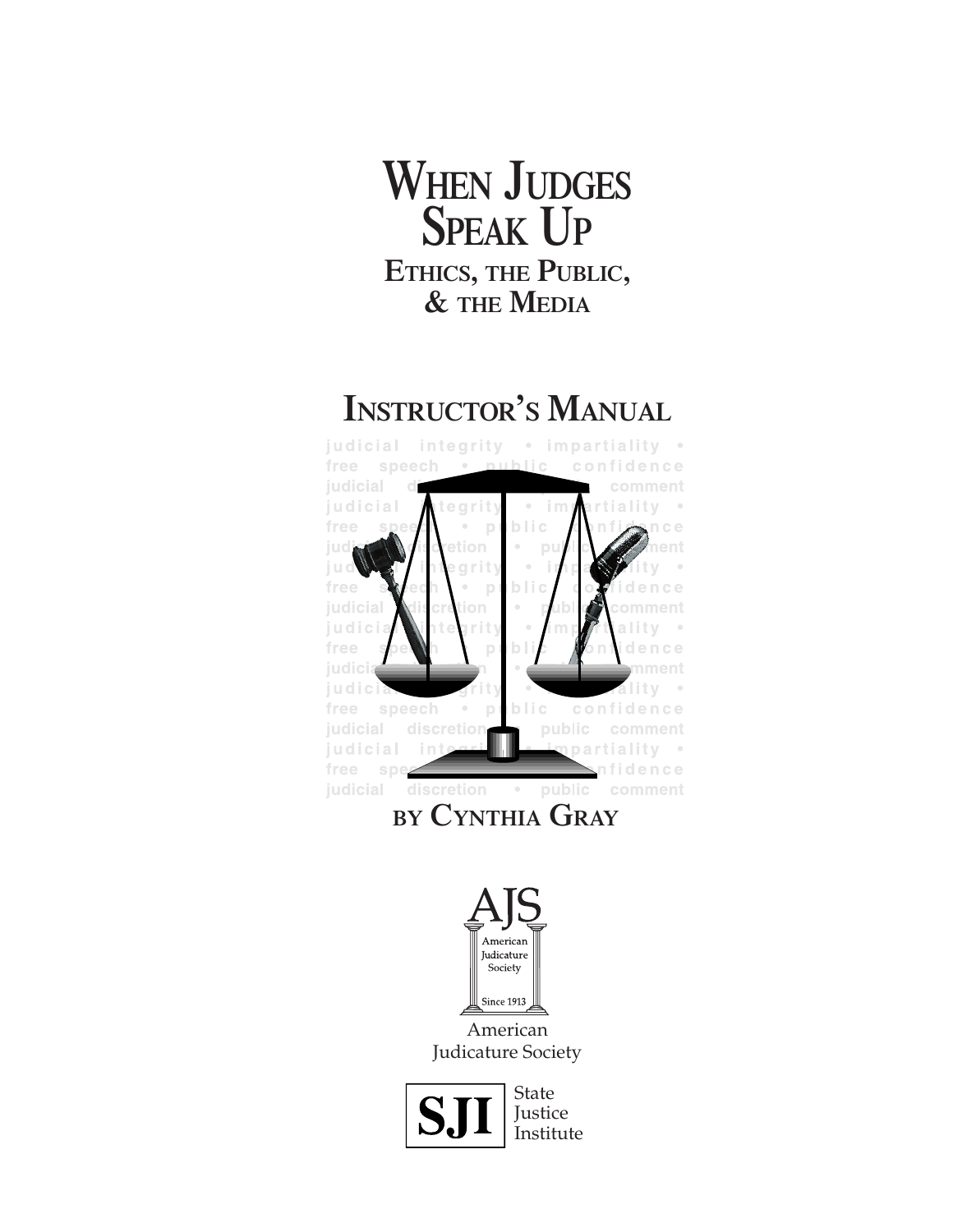This instructor's manual was developed under grant #SJI-96-02B-C-152 from the State Justice Institute, "An Ethics Curriculum on Judicial Relationships with the Public and the Media." Points of view expressed herein do not necessarily represent the official positions or policies of the American Judicature Society or the State Justice Institute.

> **Sandra A. Ratcliff Daffron** Executive Vice President and Director American Judicature Society

**Cynthia Gray** Project Director Director, Center for Judicial Conduct Organizations

**Jeffrey M. Shaman** Senior Fellow

# PROJECT ADVISORY COMMITTEE

**Meg Babcock** Counsel Indiana Commission on Judicial Qualifications

**Paul L. Biderman** Director of Judicial Education New Mexico Judicial Education Center

**Judge Lewis R. Friedman** Supreme Court of the State of New York

**Justice Randy J. Holland** Supreme Court of Delaware

**Kathy Mays** Director of Judicial Planning Supreme Court of Virginia

Library of Congress Card Catalog Number ISBN-0-938870-82-3 Copyright: American Judicature Society, 1998

#### **American Judicature Society**

180 N. Michigan Ave., Suite 600 Chicago, IL 60601-7401 (312)558-6900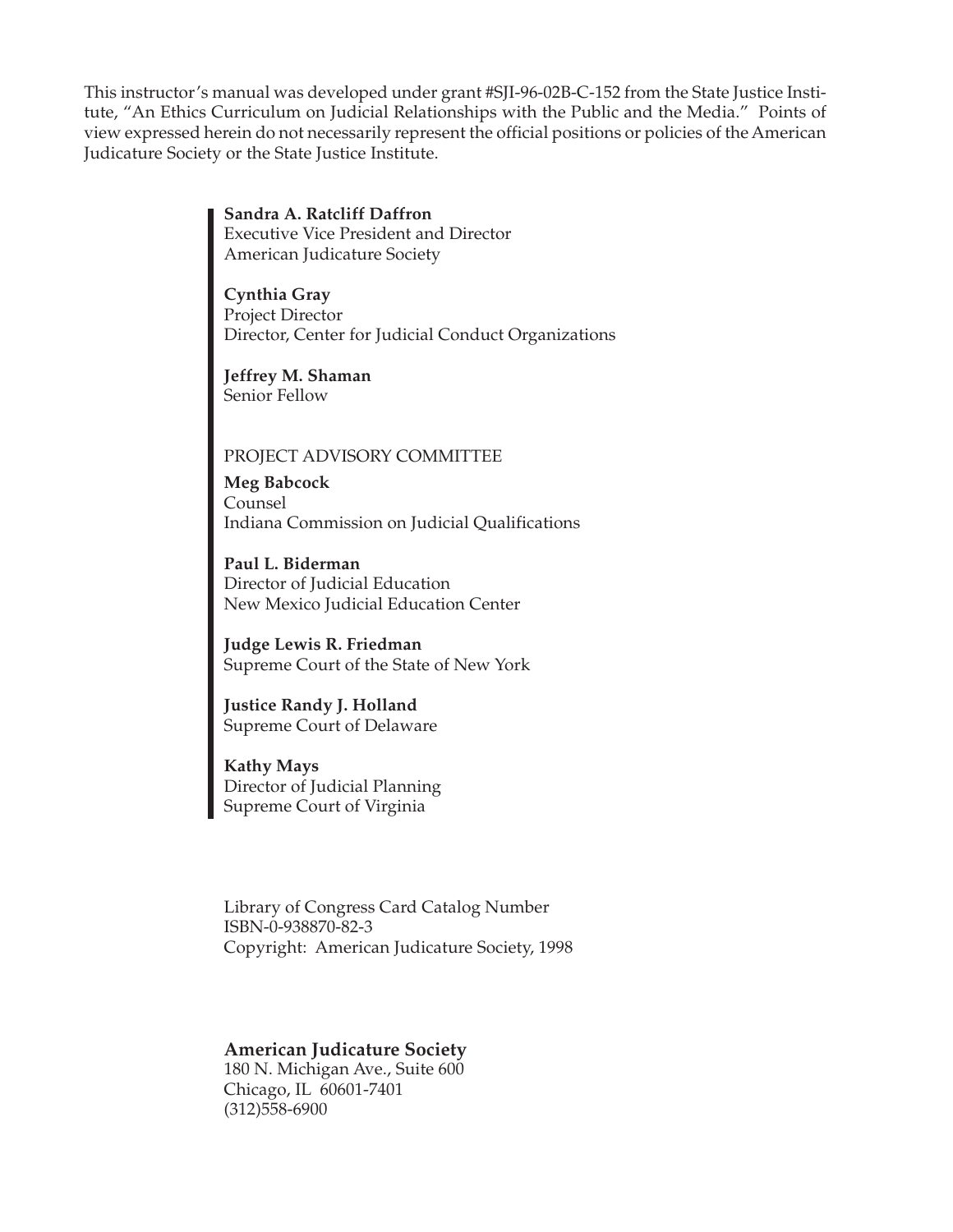# **WHEN JUDGES SPEAK UP: ETHICS, THE PUBLIC, AND THE MEDIA**

# I N S T R U C T O R 'S M A N U A L

#### INTRODUCTION

- 
- 1 The curriculum<br>1 The videotape
- 1 The videotape<br>2 The study mate The study materials
- 3 The instructor's manual
- 4 Space and audio-visual requirements
- 5 Introducing the program
- 6 Discussion of standards

#### *Page 7*

*Page 1*

#### SCENARIO 1 — THE CHAMBERS INTERVIEW

- 7 Notes for the session leader<br>7 Introducing the chambers in
- 7 Introducing the chambers interview scenario<br>8 Small group discussions
- 8 Small group discussions<br>9 Discussion questions for
- Discussion questions for the chambers interview
- 10 Other exercises
- 11 Conclusion
- 12 Ohio State Bar Association Program for Responding to Public Criticism of Judges or Courts — Guidelines for Action
- 13 Judge's checklist for news media interviews

#### SCENARIO 2 — THE COMMUNITY GROUP *Page 14*

- 14 Notes for the session leader
- 14 Introducing the community group scenario
- 15 Small group discussions
- 16 Discussion questions for the community group
- 17 Other exercises
- 18 Conclusion

#### *Page 19*

#### SCENARIO 3 — INTERVIEW ON THE COURTHOUSE STEPS

- 19 Notes for the session leader<br>19 Introducing the courthouse
- 19 Introducing the courthouse steps scenario<br>20 Small group discussions
- 20 Small group discussions<br>21 Discussion questions for
- Discussion questions for the courthouse steps interview
- 22 Other exercises
- 23 Conclusion

#### SCENARIO 4 — THE TALK SHOW *Page 24*

- 24 Notes for the session leader
- 24 Introducing the talk show scenario<br>25 Small group discussions
- Small group discussions
- 26 Discussion questions for the talk show<br>27 Other exercises
- Other exercises
- 27 Conclusion
- 28 State variations of Canon 3B(9) of the 1990 ABA Model Code of Judicial Conduct

ADDITIONAL RESOURCES *Page 29*

STUDY MATERIALS *Page 31*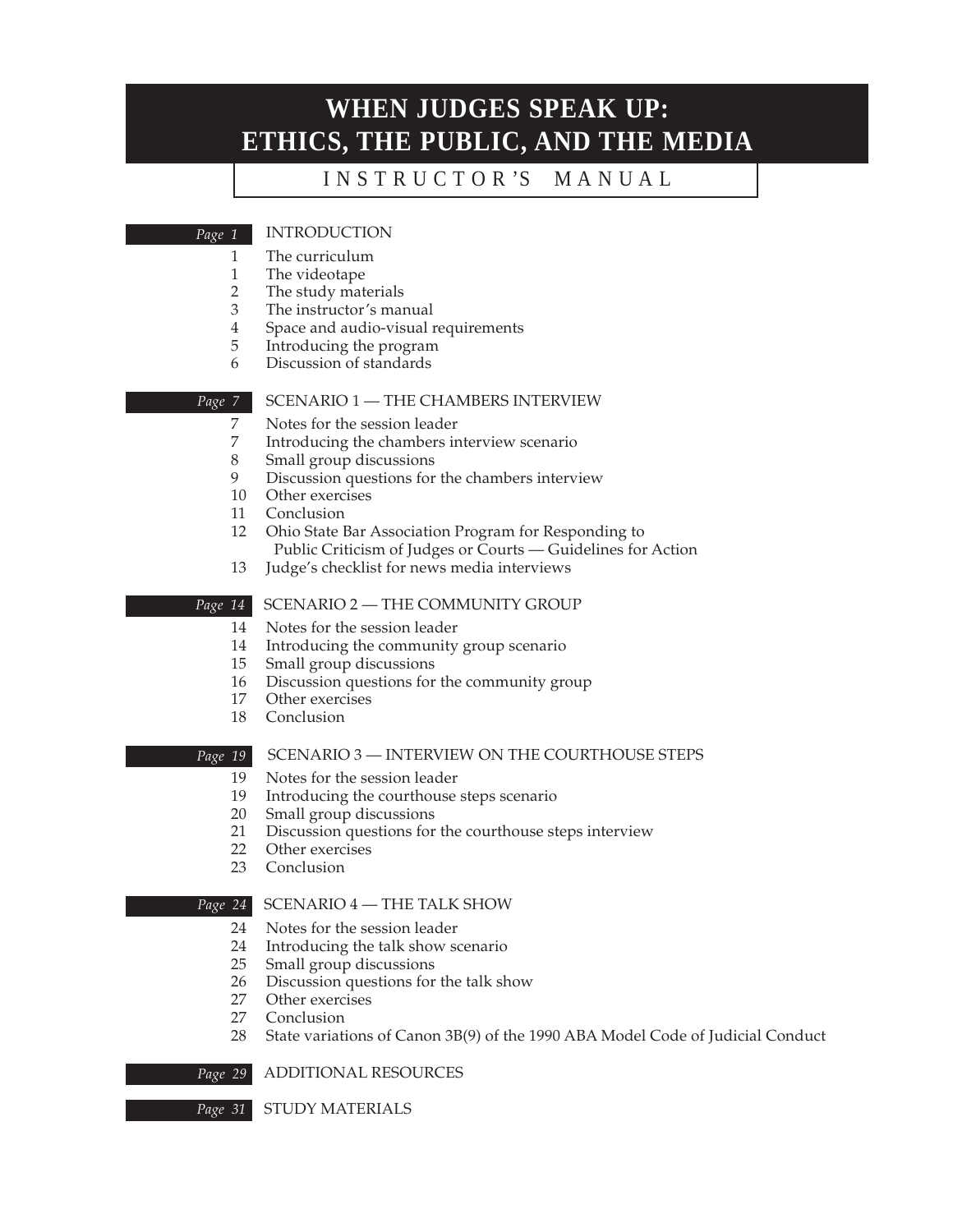# S T U D Y M A T E R I A L S

| Page 1   | <b>OBJECTIVES</b>                                                                                                      |
|----------|------------------------------------------------------------------------------------------------------------------------|
| Page 4   | <b>FORMATS AND FORUMS</b>                                                                                              |
| 5        | Call-in radio show                                                                                                     |
| 6        | Television commentator                                                                                                 |
| Page 7   | COMMENTING ON PENDING CASES                                                                                            |
| 7        | The rule and the rationale                                                                                             |
| 7        | Commenting on a case pending before the judge                                                                          |
| 9        | Commenting on a case pending before another judge or jury in the<br>same court or jurisdiction as the commenting judge |
| 9        | Commenting on a case pending on appeal                                                                                 |
| 10       | Commenting on an impending case                                                                                        |
| 11       | Commenting on a pending or impending case in another jurisdiction                                                      |
| 12       | Responding to criticism about a pending case                                                                           |
| 14       | Exceptions                                                                                                             |
| 14<br>17 | Explaining court procedures                                                                                            |
| 18       | Scholarly teaching and writing<br>The First Amendment                                                                  |
|          |                                                                                                                        |
| Page 19  | COMMENTING WHEN A CASE IS NO LONGER PENDING                                                                            |
| 20       | If a judge is criticized about a case that is no longer pending                                                        |
| Page 22  | PRESERVING IMPARTIALITY WHO SPEAKING UP                                                                                |
| 22       | Statements on controversial issues                                                                                     |
| 25       | Statements on political issues                                                                                         |
| 26       | Statements about lawyers                                                                                               |
| 26       | Expressions of bias or prejudice                                                                                       |
| 27       | Speaking to the appropriate audience                                                                                   |
| 29       | Speaking to political gatherings                                                                                       |
| Page 30  | SPEAKING UP ABOUT A PROBLEM IN THE COURTS                                                                              |
| 30       | Accusing other judges of misconduct                                                                                    |
| 32       | Criticizing the justice system                                                                                         |
| 33       | Criticizing other public officials                                                                                     |
| Page 34  | LENDING THE PRESTIGE OF OFFICE TO ADVANCE PRIVATE INTERESTS                                                            |
| Page 36  | <b>TABLE OF AUTHORITIES</b>                                                                                            |
| 36       | Decisions (alphabetical by jurisdiction)                                                                               |
| 37       | Decisions (alphabetical by judges' name)                                                                               |
| 39       | Advisory opinions by state                                                                                             |
|          |                                                                                                                        |

ADDITIONAL RESOURCES *Page 41*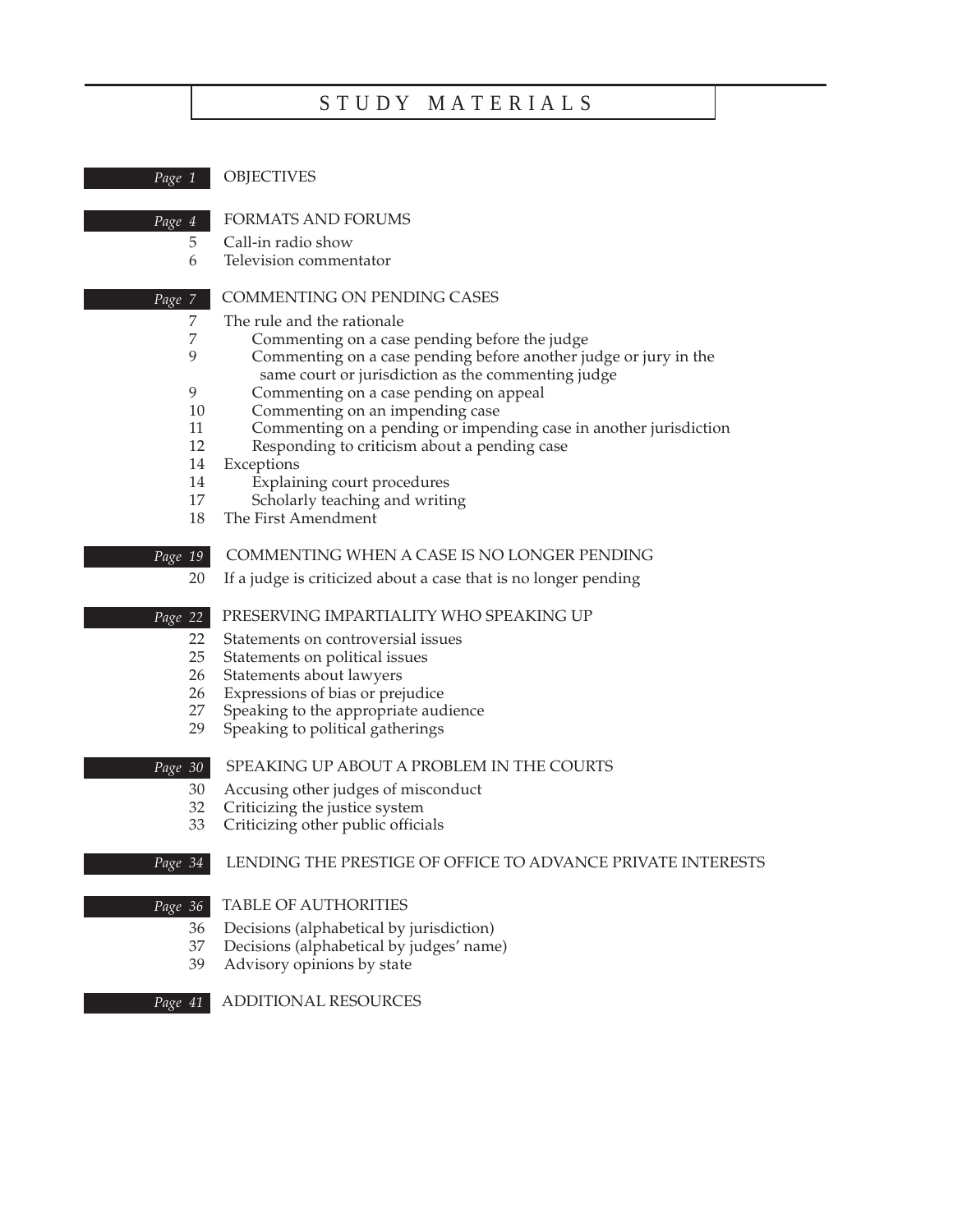# **WHEN JUDGES SPEAK UP: ETHICS, THE PUBLIC, AND THE MEDIA INSTRUCTOR'S MANUAL**

# I N T R O D U C T I O N

# THE CURRICULUM

*When Judges Speak Up: Ethics, the Public, and the Media*, a curriculum developed by the American Judicature Society under a grant from the State Justice Institute, provides all the materials necessary for an educational program on ethical considerations in judicial relationships with the public and the media. The curriculum consists of a videotape, this instructor's manual, study materials for distribution to participants in the program, and a self-study guide.

The goals of the curriculum are:

- To describe how a judge's public education efforts and discussions with the media can comply with the code of judicial conduct.
- To encourage judges to educate the public about the role of the judge and the importance of an independent judiciary.
- To encourage judges, where appropriate, to help journalists provide competent news coverage that can foster public understanding of the judge's role and build public support for the judiciary.
- To promote thoughtful response to public criticism, media inquiries, and conflicts within the justice system by stimulating judges to consider and discuss the ethical issues before any problem arises.

# THE VIDEOTAPE

The videotape *When Judges Speak Up* is approximately 30 minutes long and has four scenarios in which professional actors portray judges, reporters, and members of the public. All four scenarios need not be shown in the same program; each raises issues that are severable from those raised in the other scenarios, and many issues are raised in more than one scenario. Each scenario requires one-and-a-half to two hours for effective discussion of the issues raised, and, therefore, one scenario could form the basis for one session of a conference or all four scenarios could be the basis for a one-day program.

The four scenarios are:

- **1. The chambers interview:** a judge gives an interview in her chambers to a local newspaper reporter.
- **2. The community group:** a judge gives a speech to a community group about jury reform and answers questions from the audience.
- **3. The courthouse steps interview:** a judge is stopped by a reporter on the courthouse steps and asked questions about a supreme court opinion reversing a custody decision by the judge and about criticism of the judge by a police officer.

I N T R O D U C T I O N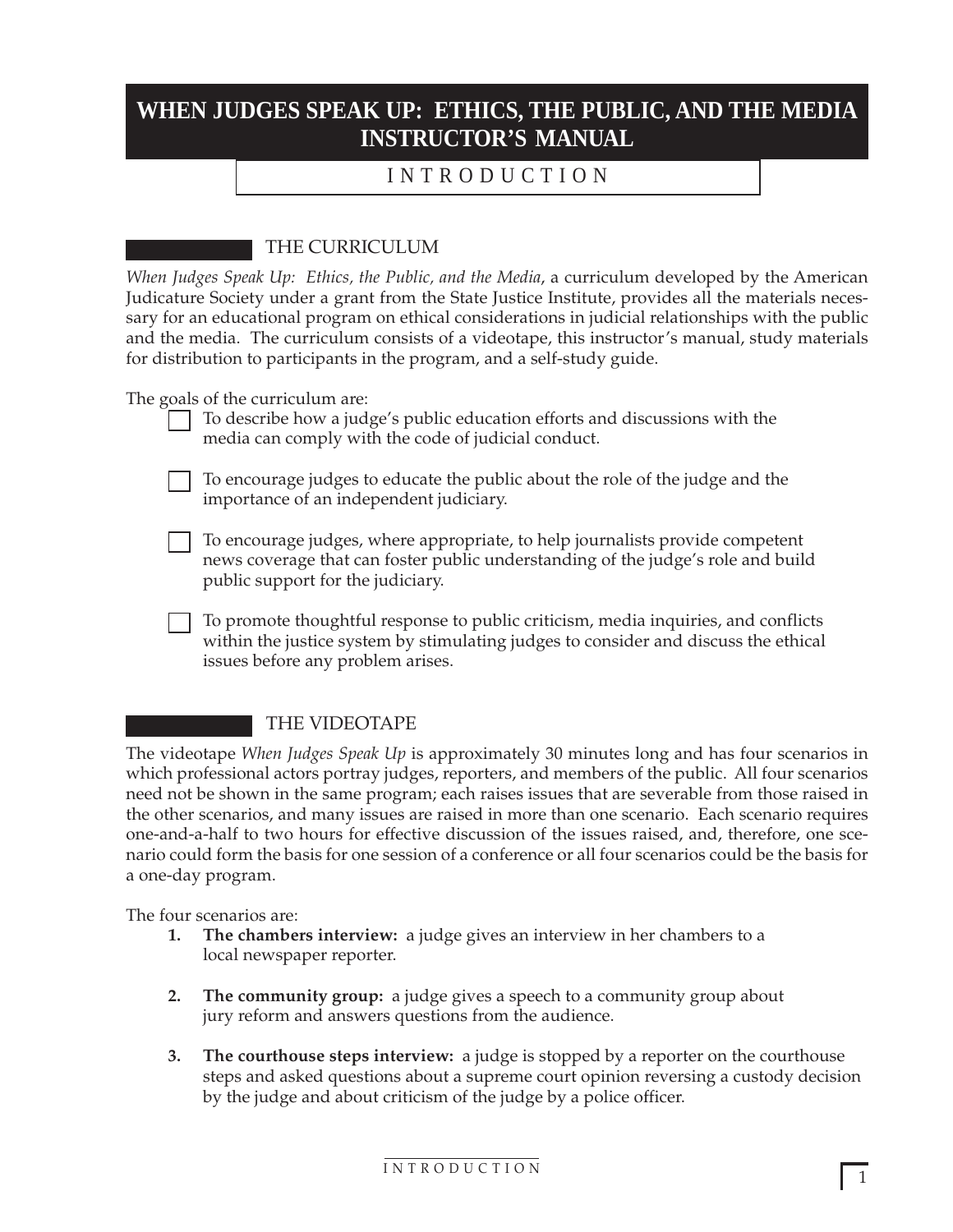**4. The talk show:** two judges appear on a talk show to discuss a case pending on appeal. One of the judges presided in the case; the second judge is from a different state.

The session leader should caution that the videotape is not intended as a model for what judges can say when speaking to the public or the media but only provides a background for discussion of the ethical issues raised and should be used with the accompanying study materials. In each scenario, some of what the judge says is clearly ethical, some is clearly unethical, some may be ethical but not necessarily prudent, and some is debatable. It may be helpful to explain to participants that the situations and statements presented in the scenarios are inspired by actual cases, advisory opinions, or newspaper articles.

The session leader may wish to "pause" the videotape at certain points in each scenario to ask the participants for immediate responses to how the judge is doing so far.

# THE STUDY MATERIALS

The study materials discuss the ethical issues that judges confront when they are involved in community programs and when they receive inquiries from the media, in other words, the issues raised by the scenarios in the videotape. The study materials include the relevant portions of the code of judicial conduct, examine cases in which judges have been disciplined for violating the code with respect to public comments, and analyze advisory opinions issued by state judicial ethics committees giving guidance in the area.

The study materials should be used by judicial educators, session leaders, facilitators, and any other faculty to prepare for the program. In addition, the study materials are designed to be distributed to judges at or before the program as a resource when discussing the issues raised in the videotape and as a useful reference after the program is finished.

The materials:

list the formats and forums that have been permitted and forbidden for judges, discussing in detail participating in call-in shows on the radio and acting as a commentator on television;

describe how a judge's education efforts can comply with the requirement that a judge refrain from commenting on pending and impending cases, consider whether the restriction applies to cases pending in other jurisdictions, discuss exceptions to the rule such as explaining court procedures and comments in scholarly presentations;

examine First Amendment cases;

cover guidelines for responding to criticism of a judge in a pending case;

explain the requirement that extra-judicial activities not cast reasonable doubt on a judge's capacity to act impartially and the effect that requirement has on a judge's speaking, writing, and teaching, including limiting statements on controversial or political issues, criticism of lawyers, expressions of bias and prejudice, and appearing before certain audiences;

relate under what circumstances and in what manner a judge can draw the public's attention to a problem in the courts or criticize judges and other public officials; and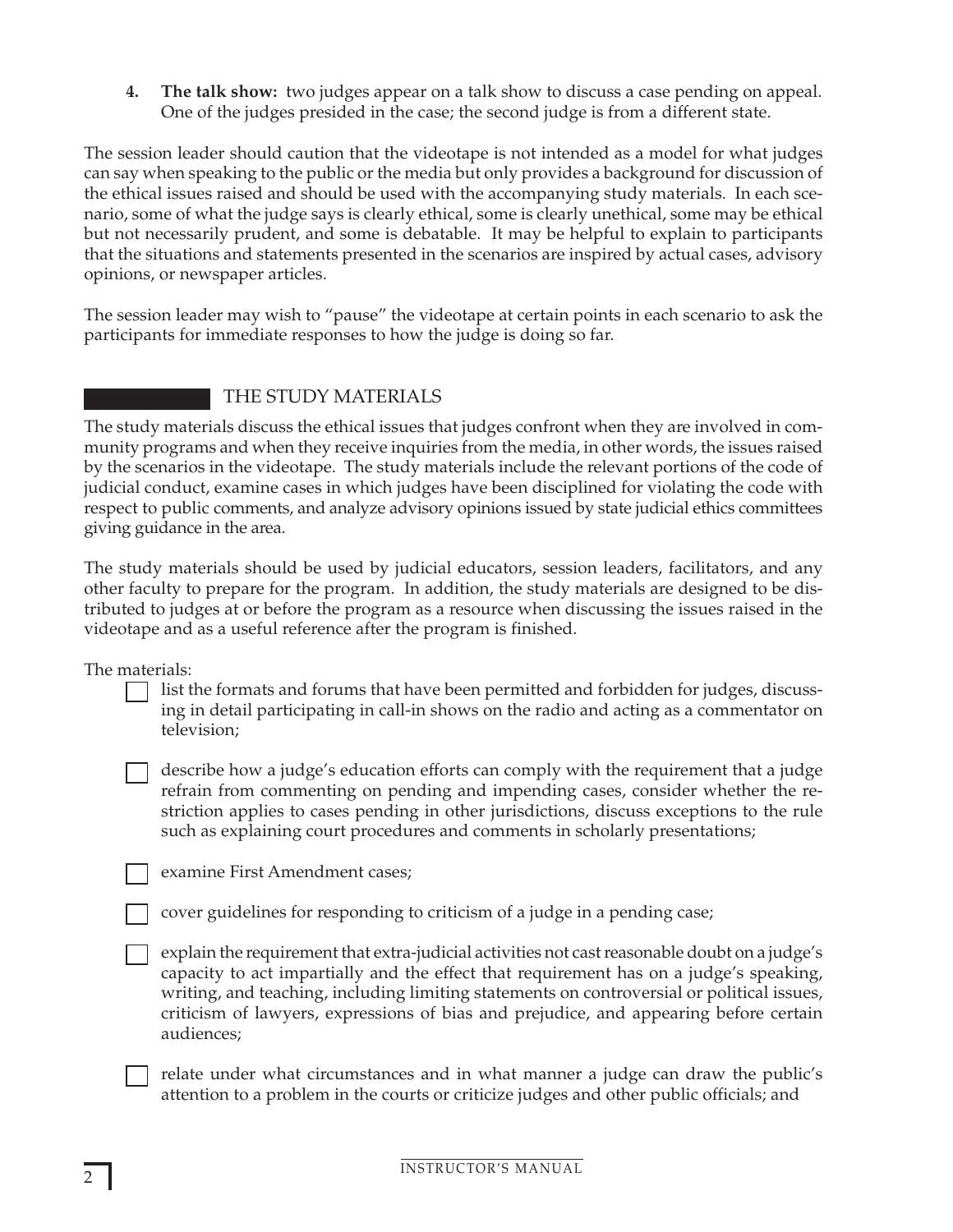

report how a judge can engage in education activities without lending the prestige of the judicial office to advance the private interests of others.

Judicial educators or session leaders are encouraged to call the American Judicature Society's Center for Judicial Conduct Organizations to see if cases or advisory opinions were issued after publication of the study materials that would supplement the coverage of the topic. To enable each state to tailor the materials to stress its state code, case law, and advisory opinions, the study materials are available on a computer disk.

# THE INSTRUCTOR'S MANUAL

Following is a description of a program using the videotape. The manual refers to a "leader," meaning a judge, law professor, judicial educator, or other expert who is both knowledgeable of the substantive issues discussed and proficient at facilitating group discussion and who has been chosen to plan and present the program. A current or past member of the state judicial conduct commission or judicial ethics advisory committee may be a good leader for the program.

The program begins with an introduction of the topic, including a review of the relevant ethical standards. For each of the four scenarios, the manual includes:

notes for the session leader,

an exercise for preparing the participants for the scenario,



instructions for small group discussions of the ethical issues raised in the scenario, including discussion questions, and



other educational activities.

The manual suggests that each scenario be described before it is shown and the participants asked to look for statements by the judge in the scenario that:

comment on pending cases,



explain for public information the procedures of the court,



cast reasonable doubt on the judge's capacity to act impartially as a judge.

Prior to showing each scenario, the leader should emphasize that the scenario is not intended as a model for what judges can say when speaking to the media and only provides a background for discussion of the ethical issues raised.

The manual recommends discussions in small groups to give all participants an opportunity to talk about the issues raised, with the groups reporting back to the larger audience in a dialogue moderated by the session leader. To expedite formation of the small groups, the room should be set up so that the participants are sitting at round tables of 8 to 10, with the participants at each table comprising a group. The instructor's manual includes questions for each scenario, and the groups should be instructed that they have 15 minutes to discuss the questions and any additional ones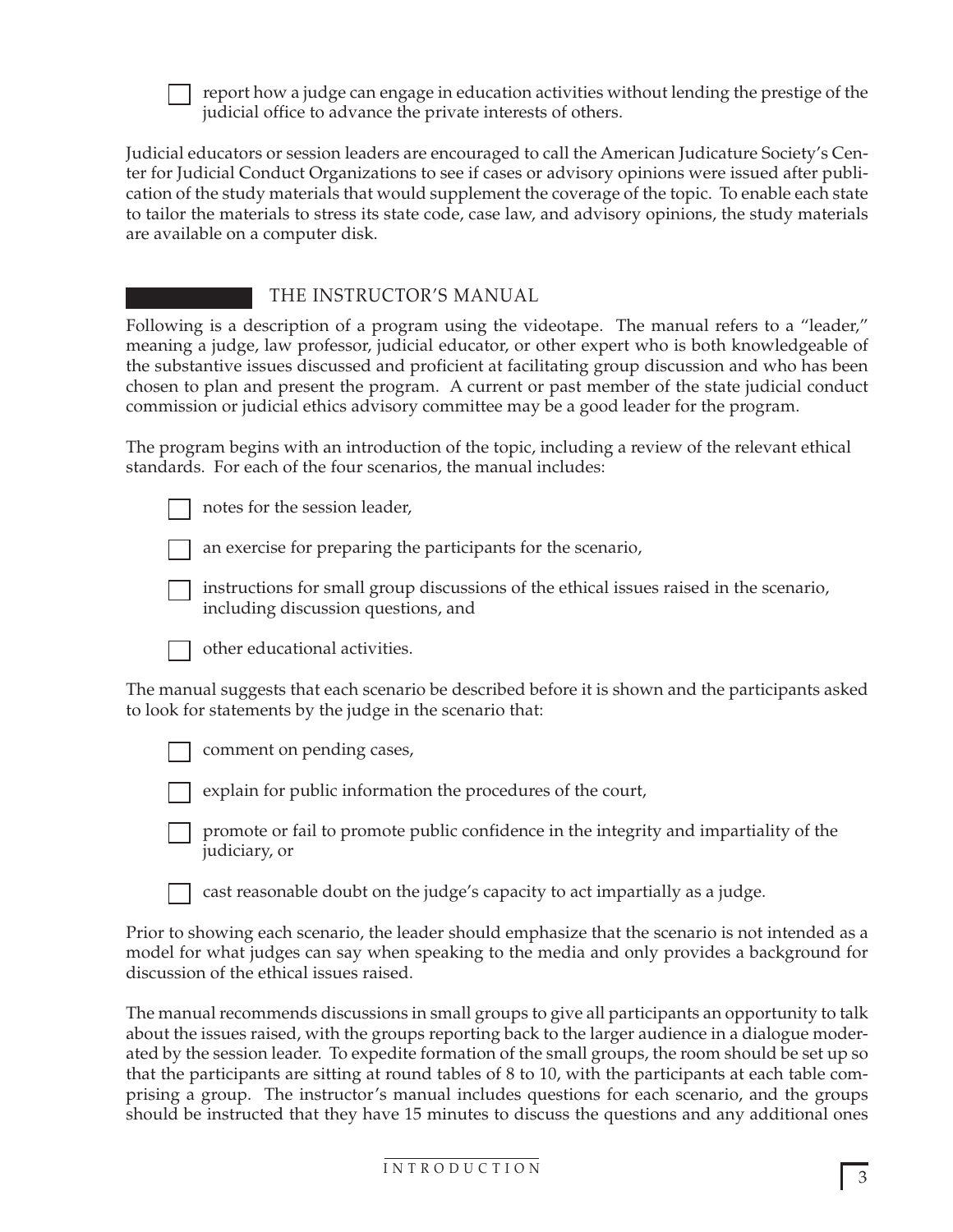developed by the session leader or judicial educator. Depending on the length of the program, the leader may wish to omit some of the questions, assign each group a different set of questions, or have every group answer the same questions.

The session leader or judicial educator should arrange for some of the participants to have received the study materials enough before the session so that each group will have one member who will have reviewed the materials and can facilitate the discussion. This individual would not be a teacher but could point the group toward any relevant authority in the study materials and keep the discussion headed in the right direction.

As an alternative to small group discussions, a panel of experts could give their responses to the questions.

Another way of ensuring that the judges are given adequate direction is to have a role play in which participants act out, before the whole group, the situations from the scenarios and give better responses than those presented in the videotape. The participants for the role play can be arranged before the session to provide time for preparation or the leader may ask for volunteers after the small group discussions. To facilitate the role play, these materials include the script for those portions of the scenarios that raise the most ethical questions.

The manual also includes suggestions for other activities such as panel discussions, debates, group writing, and group discussion.

Although the curriculum is not a "how to handle the media" guide with recommendations about question and answer techniques, the scenarios can be used as a basis for such training, in addition to ethics education. This manual includes the National Judicial College's judge's checklist for news media interviews (with the College's permission), which can be used to critique the performance of the judges in several of the scenarios. Other resources include court information officers, public relations experts, local journalists, *Statewide Program for Improving Media and Judicial Relations* 1989 (SJI-89-924), and *A Manual for Managing Notorious Cases* (SJI-89-06X-B-037).

# SPACE AND AUDIO-VISUAL REQUIREMENTS

The room for the presentation should be set up so participants are sitting at round tables of 8 to 10, with the participants at each table comprising a small group for the discussions. The tables should be arranged so that all participants can see and hear the session leader speaking from a podium or similar set-up at the front of the room. Depending on the leader's preference, a flip chart or overhead projector should be placed at the front to be used by the leader to note points during the discussion. The leader should have a wireless microphone to facilitate the dialogue between tables during the reporting back after the small group discussion. Several exercises involving a panel of judges or other experts are suggested, which would require a table with chairs and microphones for each speaker set up at the front of the room.

A television monitor, preferably the largest available, and VHS videoplayer are needed to show the videotape. If the group is very larger or pillars obstruct sight lines, more than one monitor may be necessary.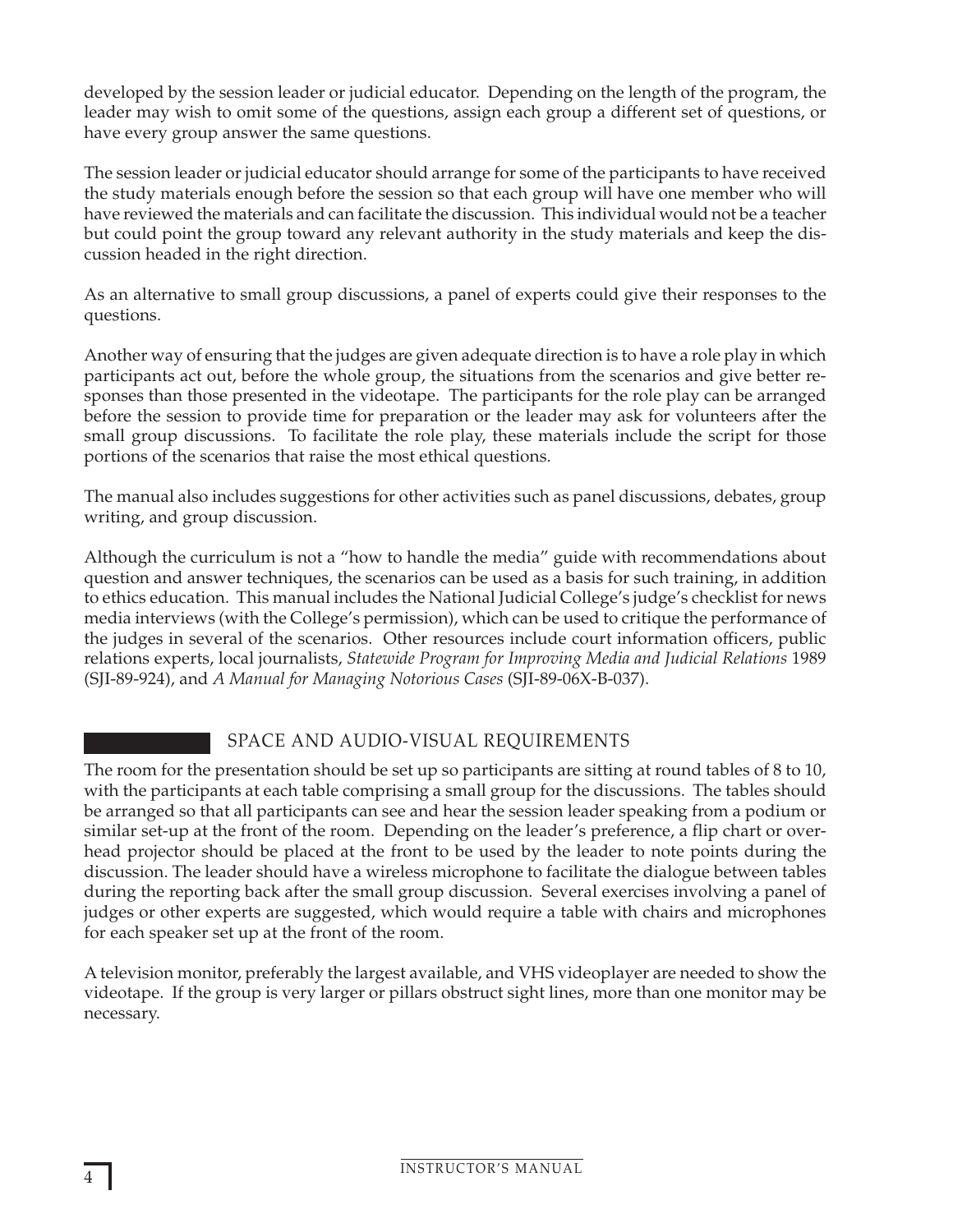- **1.** The leader should explain the goals of the program in his or her own words or by referring to the goals of the curriculum, which are:
	- To describe how a judge's public education efforts and discussions with the media can comply with the code of judicial conduct.

To encourage judges to educate the public about the role of the judge and the importance of an independent judiciary.

To encourage judges, where appropriate, to help journalists provide competent, fair news coverage that can foster public understanding of the judge's role and build public support for the judiciary.

To promote thoughtful response to public criticism, media inquiries, and conflicts within the justice system by stimulating judges to consider and discuss the ethical issues before any problem arises.

**2.** In the month or so before the program, the leader should collect newspaper and magazine articles about judges, cases, and the justice system and include copies of interesting ones in the materials given to participants or perhaps copy them on a transparency so they could be shown using an overhead projector. Using the stories, the leader can moderate a discussion of how the media is portraying the judicial system, what misconceptions about the law appear in the press, and similar issues. The leader should use the following questions (or similar ones) to get the audience thinking and talking about judges' relationship with the public and the media.

Do you agree with the statement "The public interest in the justice system and judges has been as high in the last few years as it has ever been"? Why or why not?

Do you agree with the statement that, in addition to speaking within the legal profession, judges "should also speak at colleges and high schools, the PTA, the Junior League, and the Elks. They should write articles for the Sunday supplements and Reader's Digest"? (Marna S. Tucker, "The Judge's Role in Educating the Public about the Law, 31 Catholic University Law Review 201, 205 (1982)). What are the benefits of such activities? What are the drawbacks?

Why should judges talk to journalists? (For reference, there are reasons listed in the materials, but the participating judges may come up with more.) What are the drawbacks of talking to journalists?

The leader may want to list the answers on a flip chart or transparency for use with an overhead projector.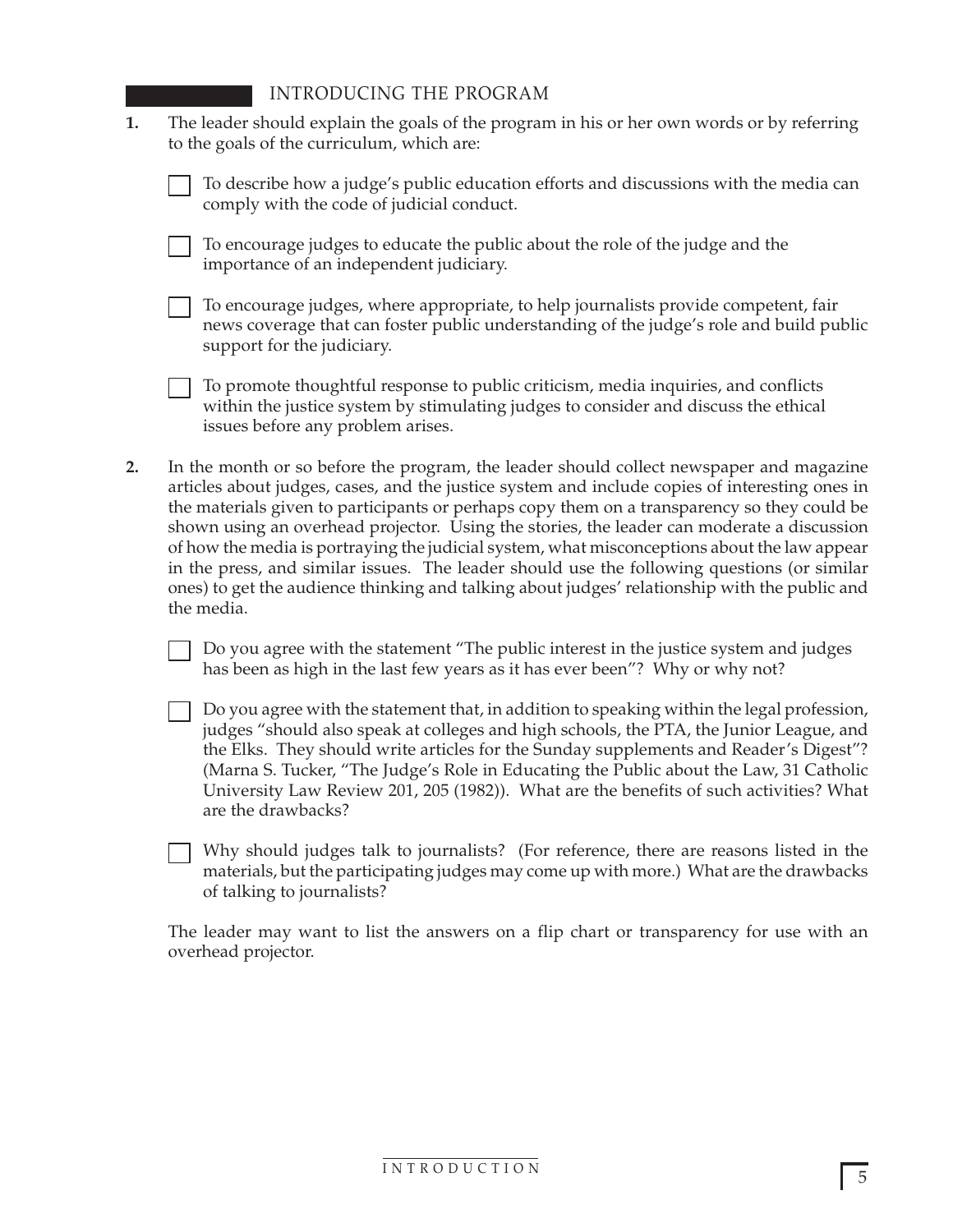# DISCUSSION OF STANDARDS

The leader should:

- **1.** Review the relevant canons from the state's code of judicial conduct, describe any recent changes, describe any differences between the state's code and the 1990 ABA model code, and explain the rationale for the code's restrictions on judges' speech.
- **2.** Highlight any cases or advisory opinions from the state in which the program is being presented. It was not feasible to cite every relevant advisory opinion in the study materials so the leader should review his or her state's advisory opinions (contacting the judicial ethics advisory committee if necessary) to ensure that the state's authority in this area is thoroughly discussed.
- **3.** Describe the standards established in four to six of the cases or opinions cited in the materials. Depending on the focus of the program and the authority in the state, a description of the holdings or advice from the following cases and opinions will provide a good basis for discussion of the issues raised in the videotape.

*In the Matter of Sheffield,* 465 So. 2d 350 (Alabama 1985) (comment to a reporter in a pending case)

*Illinois Advisory Opinion 96-5* (responding to a reporter's questions in a pending case)

*South Carolina Advisory Opinion 14-1991* (participation in a radio call-in show)

*California Advisory Opinion 24* (1976) (responding to criticism)

*In re Gridley,* 417 So. 2d 950 (Florida 1982) (expressing religious opposition to the death penalty)

*In re Broadbelt,* 683 A.2d 543 (New Jersey 1996), cert. denied, 117 S. Ct. 1251 (1997) (appearing as a commentator on Court TV)

The leader should refer the participants to the specific places in the study materials where these sources are discussed.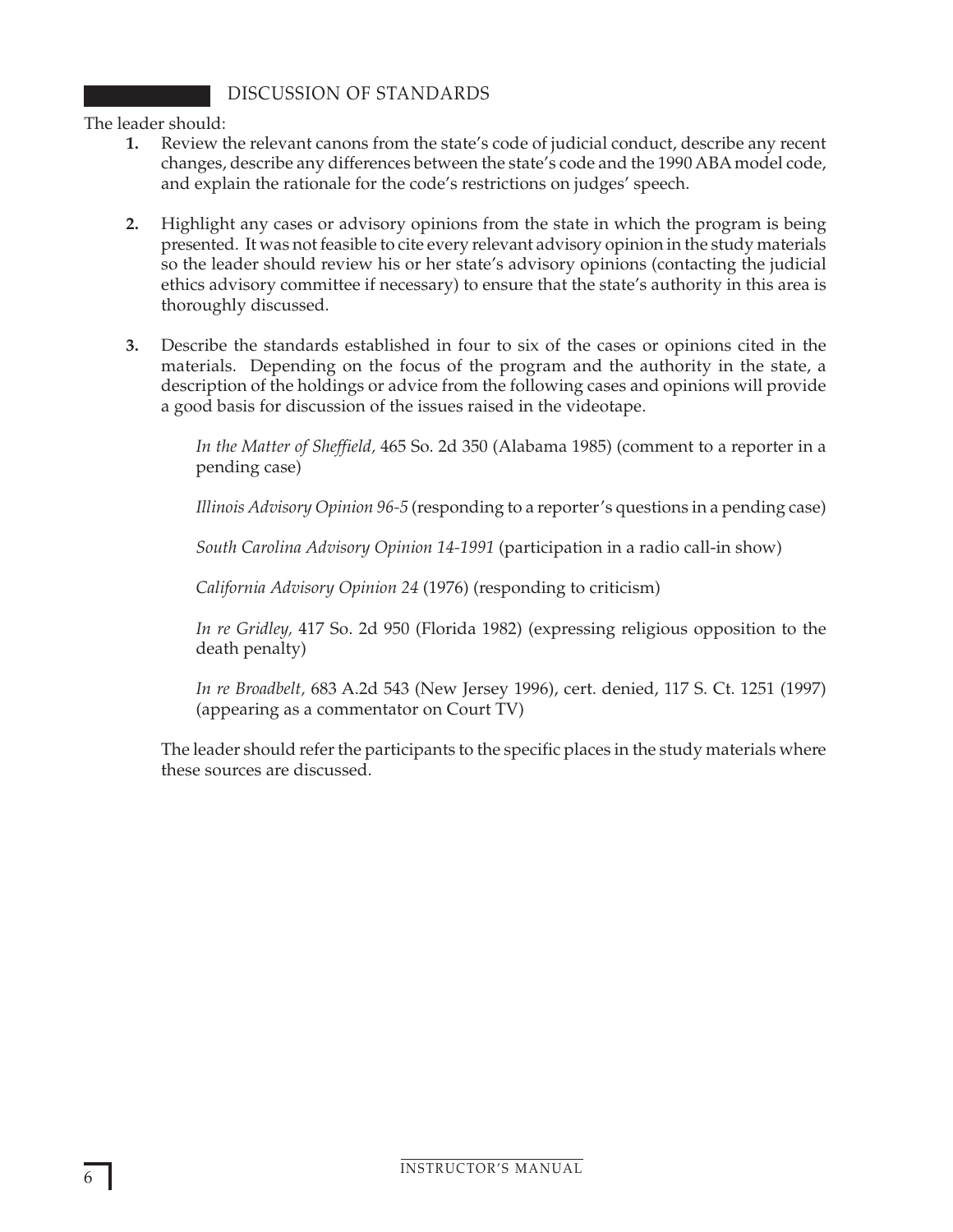# SCENARIO 1 — THE CHAMBERS INTERVIEW

| NOTES FOR THE SESSION LEADER                                                                                             |
|--------------------------------------------------------------------------------------------------------------------------|
| The first scenario is designed to raise questions about                                                                  |
| when it is appropriate for a judge to talk to the media,                                                                 |
| the distinction between an inappropriate comment on a pending case and an<br>explanation of the procedures of the court, |
| appropriate responses to criticism, and                                                                                  |
| bringing to the public's attention problems within the court system.                                                     |

The leader should be careful that any discussion does not deteriorate into a recitation by judges of horror stories about the media. Although a few of these may be appropriate to strike a cautionary note, a session spent bashing the media without suggestions for handling them ethically and effectively will not be very constructive.

It may be helpful to point out to the participants that, unfortunately, Judge MacKenzie's explanation of the attitude of some judges toward domestic violence cases is based in fact and her quotations are taken from an actual case. See In the Matter of Bender, Determination (New York Commission on Judicial Conduct February 7, 1992) (admonishing judge who had, during an arraignment, asked a police office whether the alleged assault of the complaining witness, a woman with whom the defendant lived, was "just a Saturday night brawl where he smacks her around and she wants him back in the morning" and advised the defendant to "watch your back" because "women can set you up.")

# INTRODUCING THE CHAMBERS INTERVIEW SCENARIO

**1.** To set the stage for scenario 1, participants should be asked for a show of hands in answer to the following questions:

Would you agree to an interview with a reporter —

|  | to educate a reporter new to the court beat? |  |  |  |  |
|--|----------------------------------------------|--|--|--|--|
|--|----------------------------------------------|--|--|--|--|

- to explain a change in the law, procedures, court innovations, etc.?
- to mark a personal landmark (for example, 10 years on the bench, appointment to a different court)?
- prior to a case that has attracted significant media and public attention?
- as part of a newspaper's series of profiles of local leaders?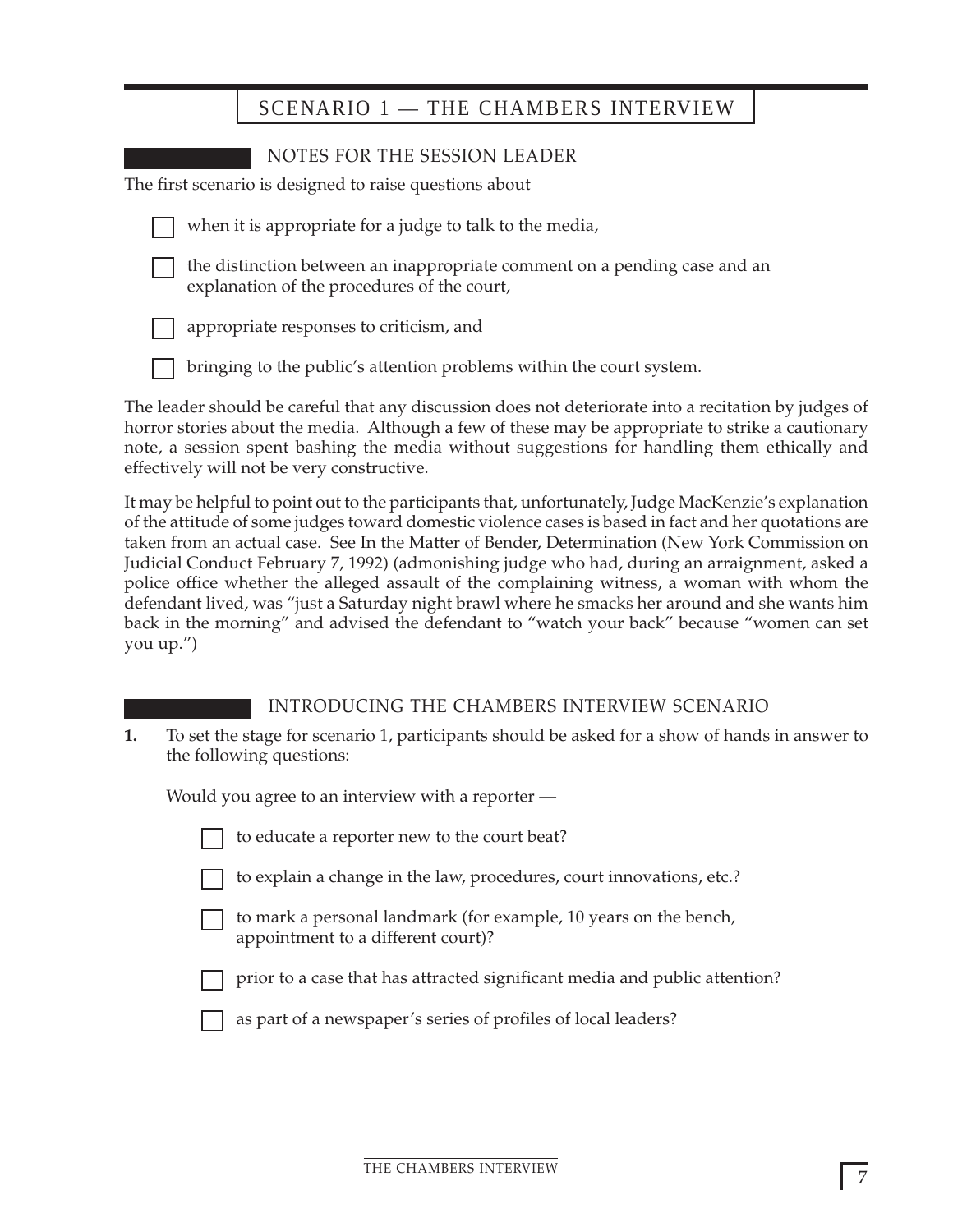**2.** The participants should be advised that they will be watching a scenario in which a judge (Judge MacKenzie) gives an interview in her chambers to a local newspaper reporter. The participants should be asked to look for statements by the judge that:

|  | comment o |  |
|--|-----------|--|
|--|-----------|--|

on pending cases,

explain for public information the procedures of the court,

promote or fail to promote public confidence in the integrity and impartiality of the judiciary, or

cast reasonable doubt on the judge's capacity to act impartially as a judge.

**3.** Prior to showing scenario 1, the leader should emphasize that the videotape is not intended as a model for what judges can say when speaking to the media and only provides a background for discussion of the ethical issues raised.

# SMALL GROUP DISCUSSIONS

**1.** After the chambers interview scenario is shown, the audience should discuss the issues raised in their small groups. The groups should be instructed that they have 15 minutes to discuss the questions relating to the scenario included in this manual and any additional ones developed by the session leader or judicial educator. (Alternatively, these questions could be answered by a panel of experts arranged before the session.) Each group should choose one of its members to report the consensus of the group after the discussion. Depending on the length of the program, the leader may wish to omit some of the questions, assign each group a different set of questions, or have every group answer the same questions.

Each group should have one member who has been sent the study materials for review before the session to facilitate discussion. This individual would not be a teacher but could point the group toward any relevant authority in the study materials and keep the discussion heading in the right direction.

**2.** After approximately 15 minutes, the larger group should reconvene, and the leader should moderate the reports from each group about its answers to the questions. For example, the leader may ask one group's reporter for its answer to the first question, ask a second group's reporter if that group agreed, and then ask for the second group's answer to the second question, and so on. If an answer or answers seems "wrong" (either unduly restrictive of a judge's speech or inappropriately permissive), the leader may ask for other opinions to ensure that the "right" answer is given. Follow-up questions about the rationale for answers and exceptions to the rules should also be asked.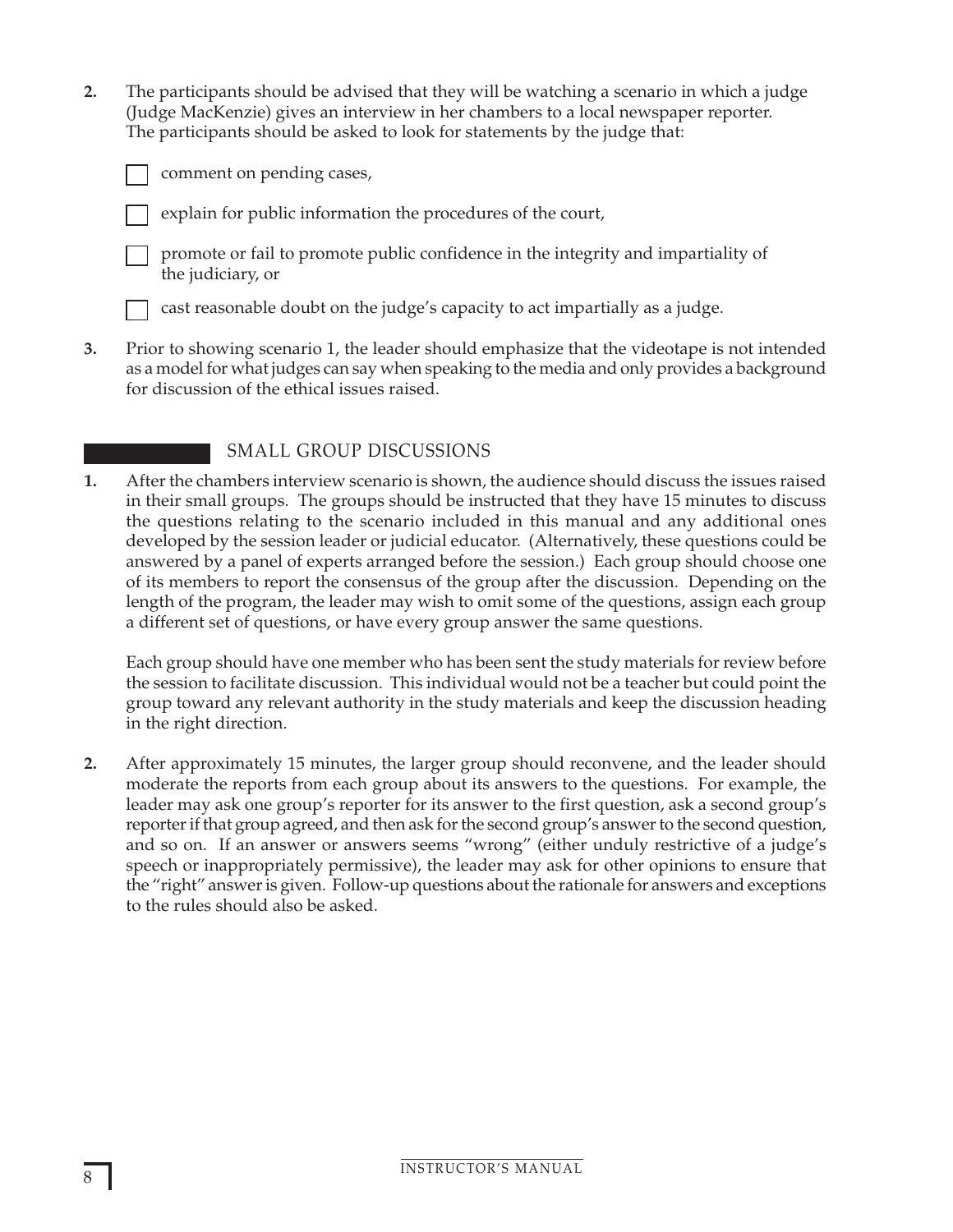# DISCUSSION QUESTIONS FOR THE CHAMBERS INTERVIEW

- **1.** Did the statement by Judge MacKenzie that her biggest challenge as a judge "has been trying to ensure that justice is served despite the increasing work load that this court faces" promote public confidence in the integrity and impartiality of the judiciary?
- **2.** Were Judge MacKenzie's statements about Judge Sullivan's release of an arsonist on bail an appropriate explanation for public information of the procedures of the court or an inappropriate comment on a pending case?
- **3.** Were Judge MacKenzie's statements about the possibility of the militiamen receiving a fair trial an appropriate explanation for public information of the procedures of the court or an inappropriate comment on a pending case?
- **4.** Did Judge MacKenzie's explanation of her sentencing philosophy cast reasonable doubt on her capacity to act impartially as a judge?
- **5.** Did Judge MacKenzie fail to promote public confidence in the integrity and impartiality of the judiciary in her response to Judge Anderson's criticism of her creative sentences as grandstanding?
- **6.** Did Judge Anderson violate the code by telling a reporter Judge MacKenzie's creative sentences were grandstanding?
- **7.** What is the difference between an appellate panel criticizing a trial judge when overturning his or her opinion and, for example, one trial judge criticizing another?
- **8.** Was Judge MacKenzie's defense of her creative sentence currently under appeal an inappropriate comment on a pending case or an explanation for public information of the procedures of the court? If the specific sentence had not been pending on appeal, would the judge's response have been appropriate?
- **9.** Do you think a judge should have a "qualified privilege" to publicly explain his or her side of a public dispute with other judges? Were Judge MacKenzie's comments about Judge Anderson moderate, unmalicious, respectful, and unabusive or did they reveal an attitude that is a discredit to the judiciary?
- **10.** Did Judge MacKenzie fail to promote public confidence in the integrity and impartiality of the judiciary by criticizing other judges' handling of domestic violence cases? What should a judge do if he or she feels that other judges are not, for example, taking domestic violence or drunk driving cases seriously?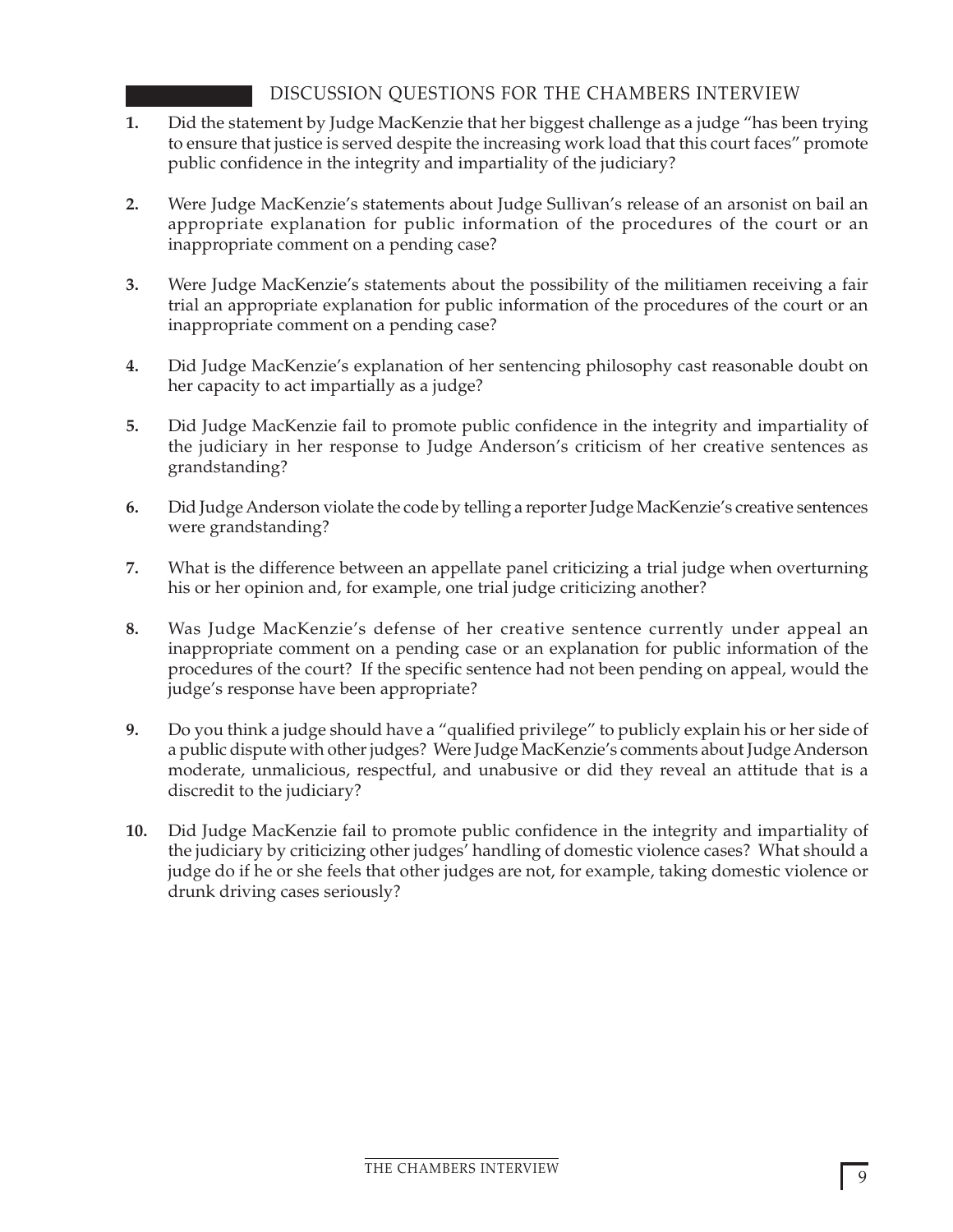# OTHER EXERCISES

**1.** Another way of ensuring that the judges are given adequate direction is to have a role play of the scenario before the whole group with the participant playing Judge MacKenzie giving "better" responses to some of the reporter's questions. The participants for the role play can be arranged before the session to provide time for preparation or the leader may ask for volunteers after the small group discussions. To facilitate the role play, following is the script for those portions of the chambers interview that raise the most questions, in other words, Judge MacKenzie's response to the questions about Judge Anderson's criticism of her creative sentencing and her criticisms of some judges' handling of domestic violence cases.

# REPORTER:

Judge Anderson has criticized the creative sentences you have handed down as, and I quote, "nothing more than grandstanding." He was referring specifically to your decision to have a convicted shoplifter wear a t-shirt that says, "I have been convicted three times of shoplifting."

## MACKENZIE:

Really? Well, Judge Anderson is very inexperienced and seems to be siding with the soft on crime bunch. Maybe after he's been on the bench as long as I have, he'll understand why in some types of cases shame and humiliation work well as a deterrent to future crimes. In the case you're referring to, I think the shame of wearing that tshirt will definitely make the defendant think again before he slips a compact disk into his pocket. The case is on appeal, and I am confident the appellate court will see it my way.

#### REPORTER:

Isn't it true that there are significant differences among judges when it comes to the treatment of domestic violence cases?

#### MACKENZIE:

It's unfortunate that some local judges, and the justice system in general, seem to feel that domestic violence cases should be in family court, rather than criminal court. I heard of one judge who asked whether the case was "just a Saturday night brawl where he smacks her around and she wants him back in the morning." Apparently this same judge went on to advise the defendant to "watch your back because women can set you up." I think that attitude is preposterous. Beating someone up is a crime, regardless whether the victim is one's wife, one's neighbor, or a stranger.

**2.** The leader can conduct a discussion of bar association committees designed to respond to unjust criticism of judges and the justice system. The following questions should facilitate such a discussion.

Do you agree with the statement that "criticism directed toward a judge in the context of the merits of pending or imminent litigation is more appropriately answered by a bar association or bar officials" than by the judge? (*California Advisory Opinion 24* (1976)).

Do you think a committee such as the Delaware Bar Association Committee on Public Comment is a good idea? Why or why not?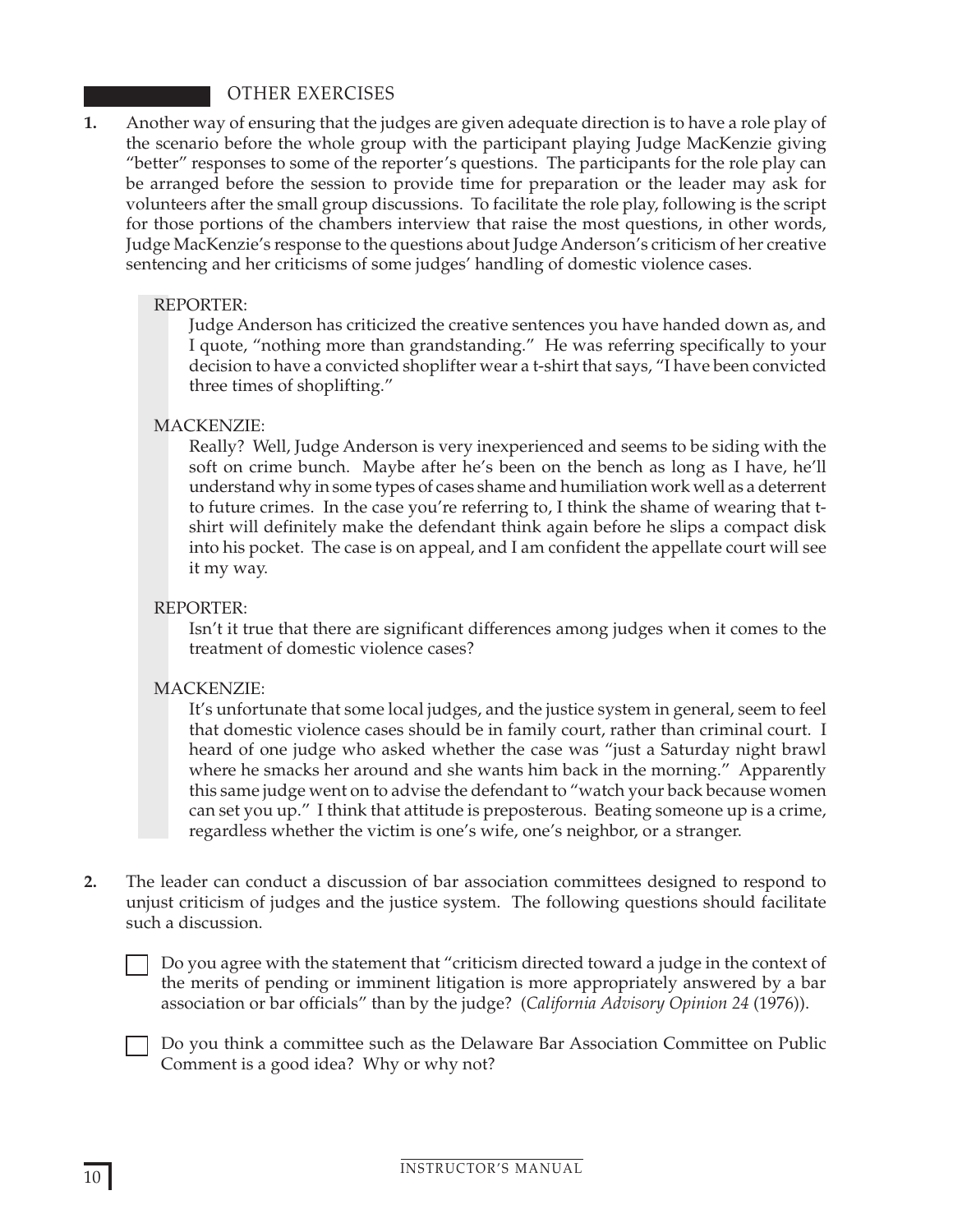|    | Does your state have a committee such as the Delaware Bar Association Committee on<br>Public Comment? If not, how could one be set up?                                                                                                                                                                                                                                                                                                        |
|----|-----------------------------------------------------------------------------------------------------------------------------------------------------------------------------------------------------------------------------------------------------------------------------------------------------------------------------------------------------------------------------------------------------------------------------------------------|
|    | Name three incidents in the last year or so in which the committee may have had work<br>in your state.                                                                                                                                                                                                                                                                                                                                        |
|    | Assume a judge in your jurisdiction has been severely criticized by the news media<br>and citizens for his or her decision to release an accused arsonist on bail. Applying the<br>bar association guidelines from your state, decide whether the association should<br>respond and draft a response. (If your state does not have such a committee use the<br>Ohio State Bar Association guidelines, which are included in these materials.) |
| 3. | The leader could moderate a discussion of practical advice for judges giving interviews to<br>reporters based on the National Judicial College's judge's checklist for news media interviews,<br>which is included in this manual with the permission of the National Judicial College.<br>Questions to ask the participants include:                                                                                                         |
|    | Which of the guidelines did Judge MacKenzie follow?                                                                                                                                                                                                                                                                                                                                                                                           |
|    | Which did she fail to observe?                                                                                                                                                                                                                                                                                                                                                                                                                |
|    | What other advice would you give a judge who is preparing for an interview?                                                                                                                                                                                                                                                                                                                                                                   |
|    | CONCLUSION                                                                                                                                                                                                                                                                                                                                                                                                                                    |
|    | The leader should summarize the discussion in a way that also reflects the standards outlined in<br>the code, case law, and advisory opinions, and gives the participants reliable guidance based on the<br>study materials, citing specific relevant pages. The leader can then ask the judges:                                                                                                                                              |
|    | based on this session, what is one step you will take to educate the public about the<br>courts?                                                                                                                                                                                                                                                                                                                                              |
|    | based on this session, what is one change you may make in the way you handle the<br>media?                                                                                                                                                                                                                                                                                                                                                    |
|    | what one ethical standard was clarified for you in this session?                                                                                                                                                                                                                                                                                                                                                                              |
|    | All judges should write their answers down. Some can be asked to report their answers orally.                                                                                                                                                                                                                                                                                                                                                 |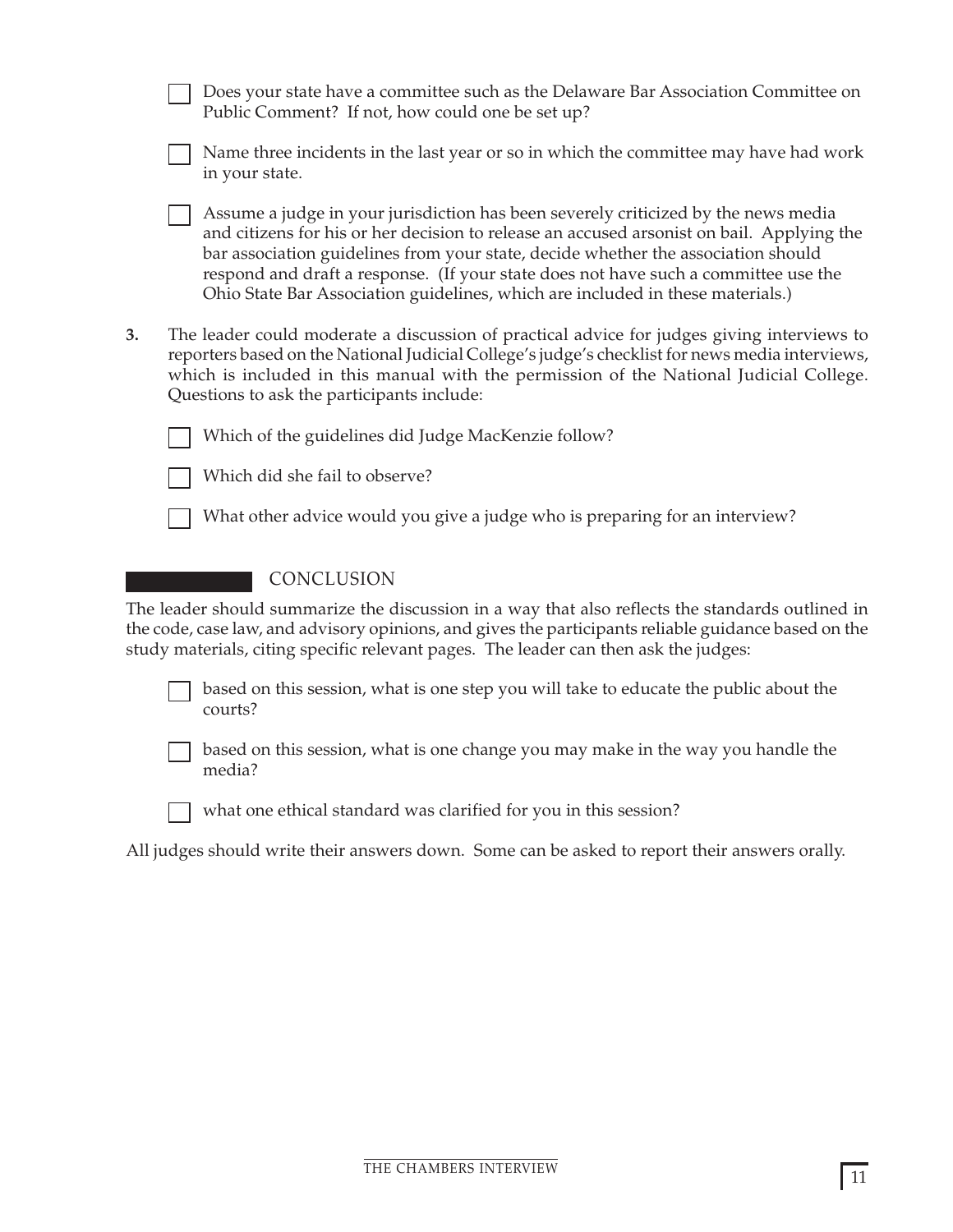# OHIO STATE BAR ASSOCIATION PROGRAM FOR RESPONDING TO PUBLIC CRITICISM OF JUDGES OR COURTS - GUIDELINES FOR ACTION

# **A. Response by the Association to public criticism would be deemed appropriate only if:**

- 1. The criticism is clearly unjustified or unfair;
- 2. The criticism, although generally accurate, fails to reflect sufficient factual basis or understanding of our judicial system to be supportable; or
- 3. The criticism, although directed towards a particular judge reflects substantially, adversely and unfairly upon the judiciary, in general, or upon another element or segment of our judicial system, such as the grand jury, bail, sentencing or granting judgment, probation and the lawyer's role.

# **B. Such a response would, generally, be deemed inappropriate if:**

- 1. The criticism is the result of a personal feud between the critic and a judge;
- 2. The criticism is vague or inconsequential;
- 3. The basis of the criticism may become the subject of future action by a judicial ethics or conduct committee;
- 4. An investigation sufficient to develop the factual basis for the criticism would require such an amount of time as to make any response ineffective;
- 5. The criticism involves a proceeding pending before the judge or the court attacked, unless the response would be directed to a matter not at issue in the case;
- 6. The criticism represents fair comment or opinion;
- 7. A response to the criticism could best be made through another appropriate source;

# **C. In order to be effective, a response must:**

- 1. Serve a public information objective or purpose;
- 2. Be factual, without emotional, inflammatory or subjective language;
- 3. Be timely, concise and to the point;
- 4. Contain corrections of inaccuracies, citing facts and authorities;
- 5. Be expressed in laymen's terms suitable for inclusion in media reports;
- 6. When applicable, point out the judge's obligation to act or the absence of the judge's power to act;
- 7. When applicable, explain the process which gave rise to the criticism;
- 8. Refrain from discrediting the critic by attacking his, her or its competence, good faith, motives or associates;
- 9. Avoid, through overreaction, any indication that the critic may have struck a sensitive chord;
- 10. Avoid defending the indefensible;
- 11. Avoid argumentation, condescension and lecturing.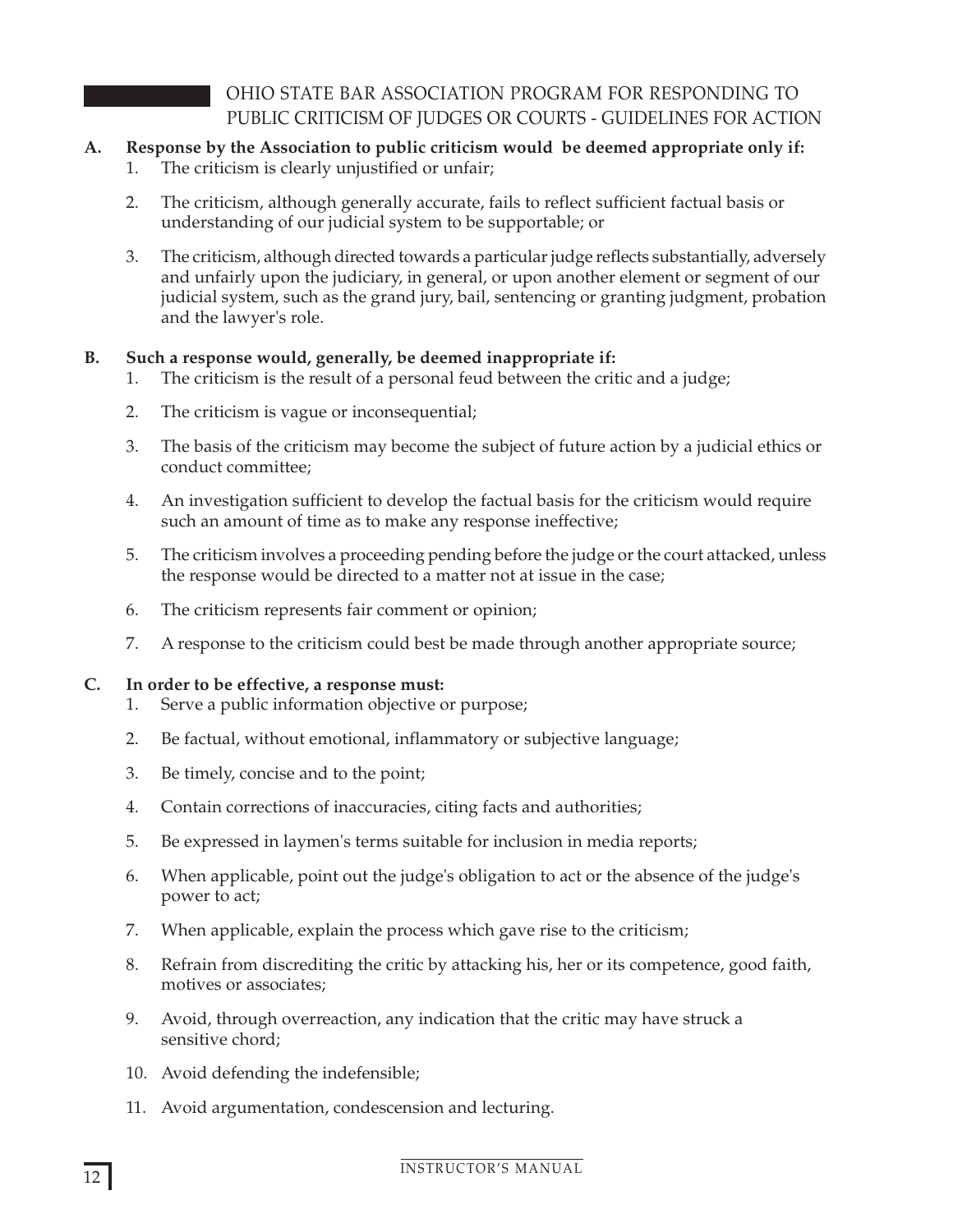| <b>JUDGE'S CHECKLIST FOR NEWS MEDIA INTERVIEWS</b>                                                                                                                                              |
|-------------------------------------------------------------------------------------------------------------------------------------------------------------------------------------------------|
| Have a clear understanding in advance of what will be covered in the interview.                                                                                                                 |
| Always assume the interview is "on the record" unless specifically and mutually<br>agreed otherwise.                                                                                            |
| Distinguish when you are simply clarifying a point rather than making a comment.                                                                                                                |
| Treat the reporter professionally and courteously.                                                                                                                                              |
| Understand the importance of the question before answering (know why the question<br>is being asked and carefully formulate the response).                                                      |
| Know the facts before commenting.                                                                                                                                                               |
| Avoid giving quick, "off-the-cuff," responses. Words, once spoken, cannot be stricken.                                                                                                          |
| If possible, ask the reporter to fax the questions in advance. By doing so, you will have<br>time to prepare a proper response.                                                                 |
| If you make critical comments, expect them to be answered in subsequent news articles<br>or editorials by the persons or agencies criticized.                                                   |
| Avoid saying, "no comment." If you cannot comment, say, "I am not able to comment<br>because of the rules of the court, the case is pending, I do not know the specifics of<br>that case, etc." |
| Be careful that comments do not reflect on pending litigation.                                                                                                                                  |
| Do not attempt to write the article for the reporter.                                                                                                                                           |
| Realize that the reporter is working against a deadline, so try to provide the best<br>information in the least amount of time.                                                                 |
| Be conscious of your emotions, especially anger. Comments made in anger are<br>often regretted.                                                                                                 |
| (Used with the permission of the National Judicial College.)                                                                                                                                    |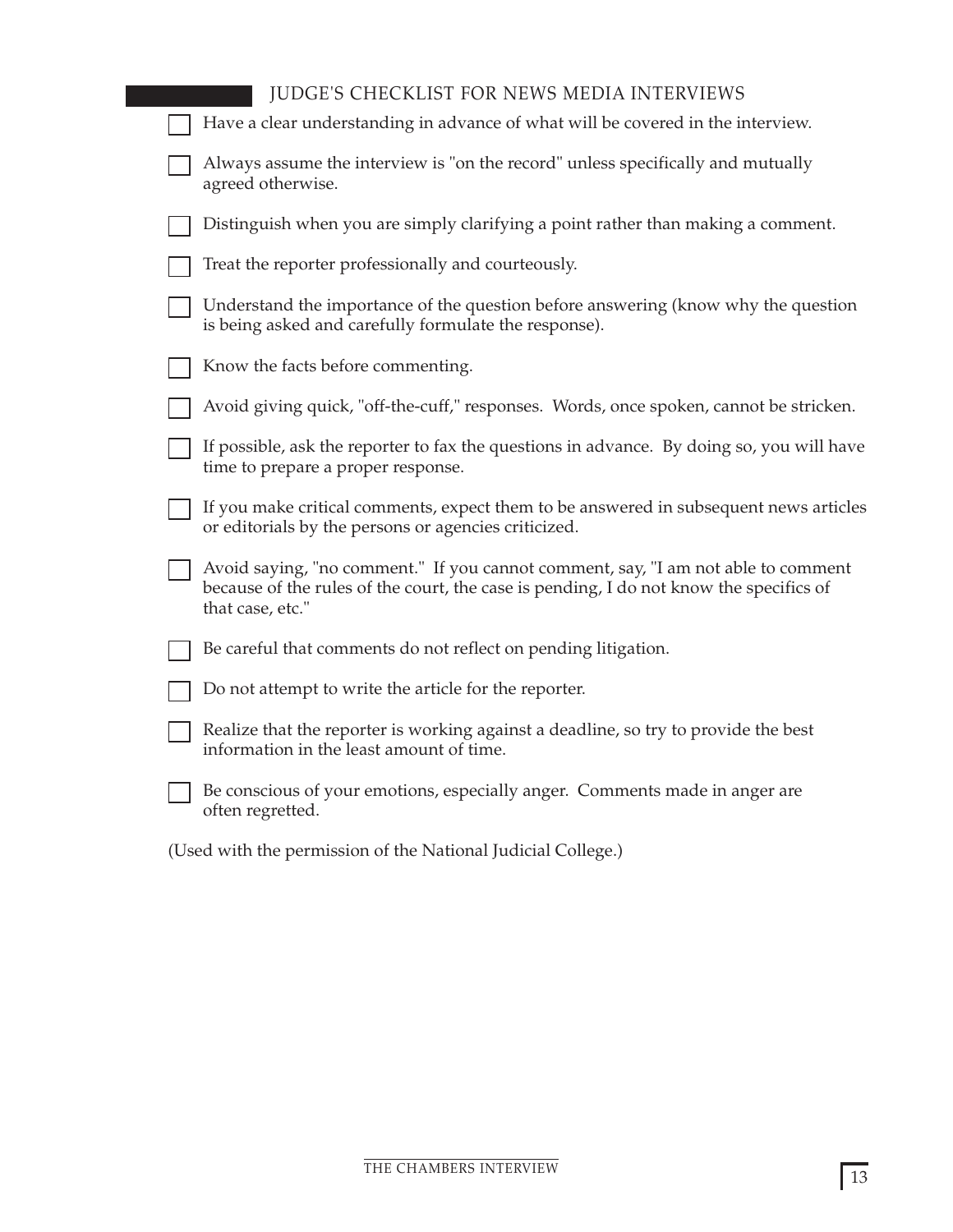# SCENARIO 2 - THE COMMUNITY GROUP

# NOTES FOR THE SESSION LEADER

The second scenario is designed to raise questions about:

- what groups are appropriate for a judge to talk to
- what topics are appropriate for a judge to talk about,
- the appropriate response to criticism, and
- bringing to the public's attention problems within the court system.

# INTRODUCING THE COMMUNITY GROUP SCENARIO

- **1.** To set the stage for scenario 2, the leader should ask members of the audience to describe their public education efforts - speaking engagements, newspaper articles, appearances on radio and television shows, etc. Another approach, particularly in a longer program, would be to arrange in advance for a panel of judges that would describe their efforts, the mechanics of getting a program started, the public reaction, and any lessons they have learned. For example, a judge who has developed a television program that is shown on public access cable could explain how he or she went about getting the program broadcast, arranging the funding and taping, etc. and could show a videotape of one program.
- **2.** The participants should be advised that they will be watching a scenario in which a judge gives a speech to a community group. The participants should be asked to look for statements by the judge that:

comment on a pending case,

explain for public information the procedures of the court,



promote or fail to promote public confidence in the integrity and impartiality of the judiciary, or

cast reasonable doubt on the judge's capacity to act impartially as a judge.

**3.** Prior to showing scenario 2, the leader should emphasize that the videotape is not intended as a model for what judges can say when speaking to the public. The scenario only provides a background for discussion of the ethical issues raised.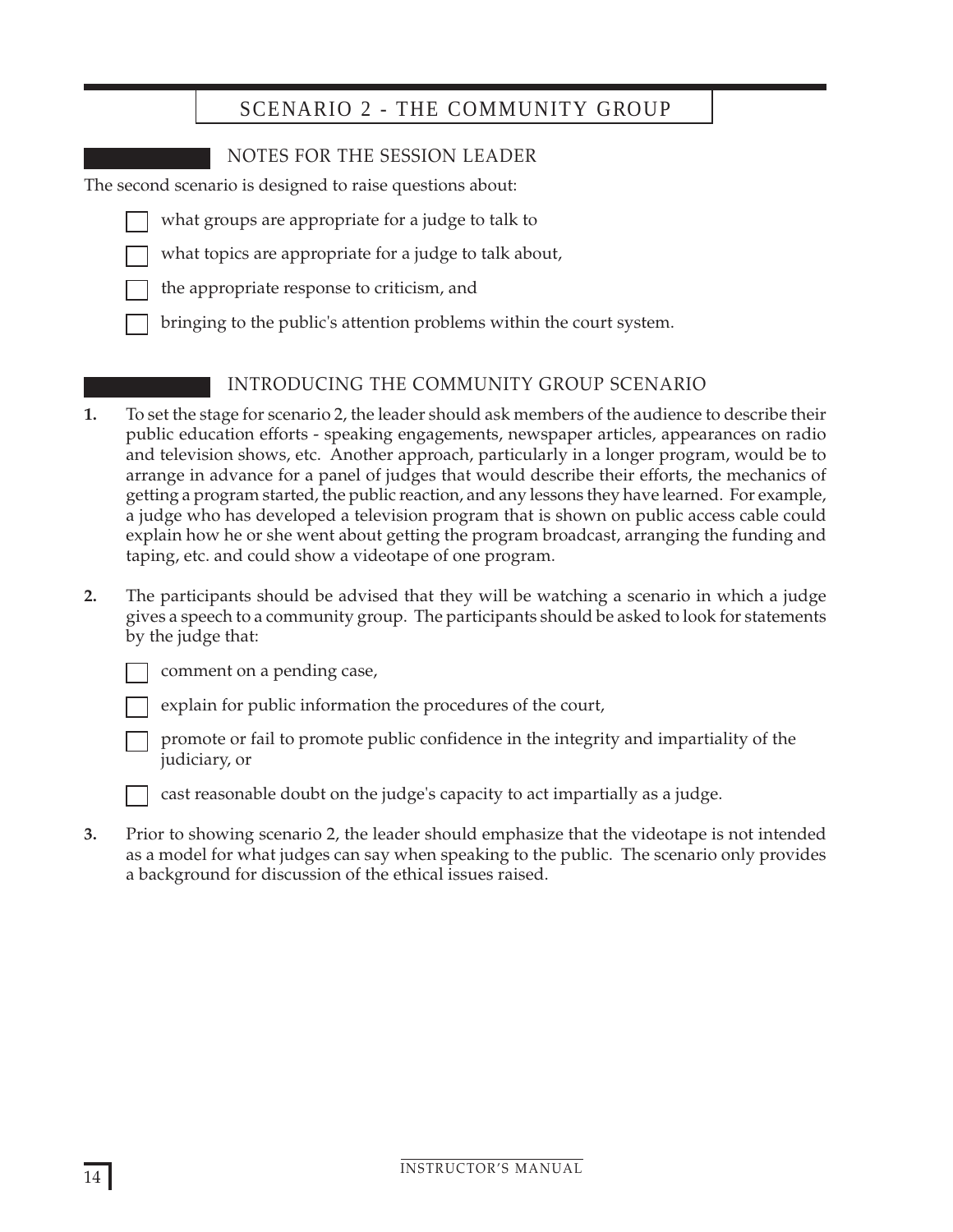# SMALL GROUP DISCUSSIONS

**1.** After the community group scenario is shown, the audience should discuss the issues raised in their small groups. The groups should be instructed that they have 15 minutes to discuss the questions relating to the scenario included in this manual and any additional ones developed by the session leader or judicial educator. (Alternatively, these questions could be answered by a panel of experts arranged before the session.) Each group should choose one of its members to report the consensus of the group after the discussion. Depending on the length of the program, the leader may wish to omit some of the questions, assign each group a different set of questions, or have every group answer the same questions.

Each group should have one member who has been sent the study materials for review beforehand to facilitate discussion. This individual would not be a teacher but could point the group toward any relevant authority and keep the discussion heading in the right direction.

**2.** After approximately 15 minutes, the larger group should reconvene, and the leader should moderate the reports from each group of its answers to the questions. For example, the leader may ask the reporter for one group the answer to the first question, ask a second group's reporter if that group agreed, and then ask for the second group's answer to the second question, and so on. If an answer or answers seems "wrong" (either unduly restrictive of a judge's speech or inappropriately permissive), the leader may ask for other opinions to ensure that the "right" answer is given. Follow-up questions about the rationale for answers and exceptions to the rules should also be asked.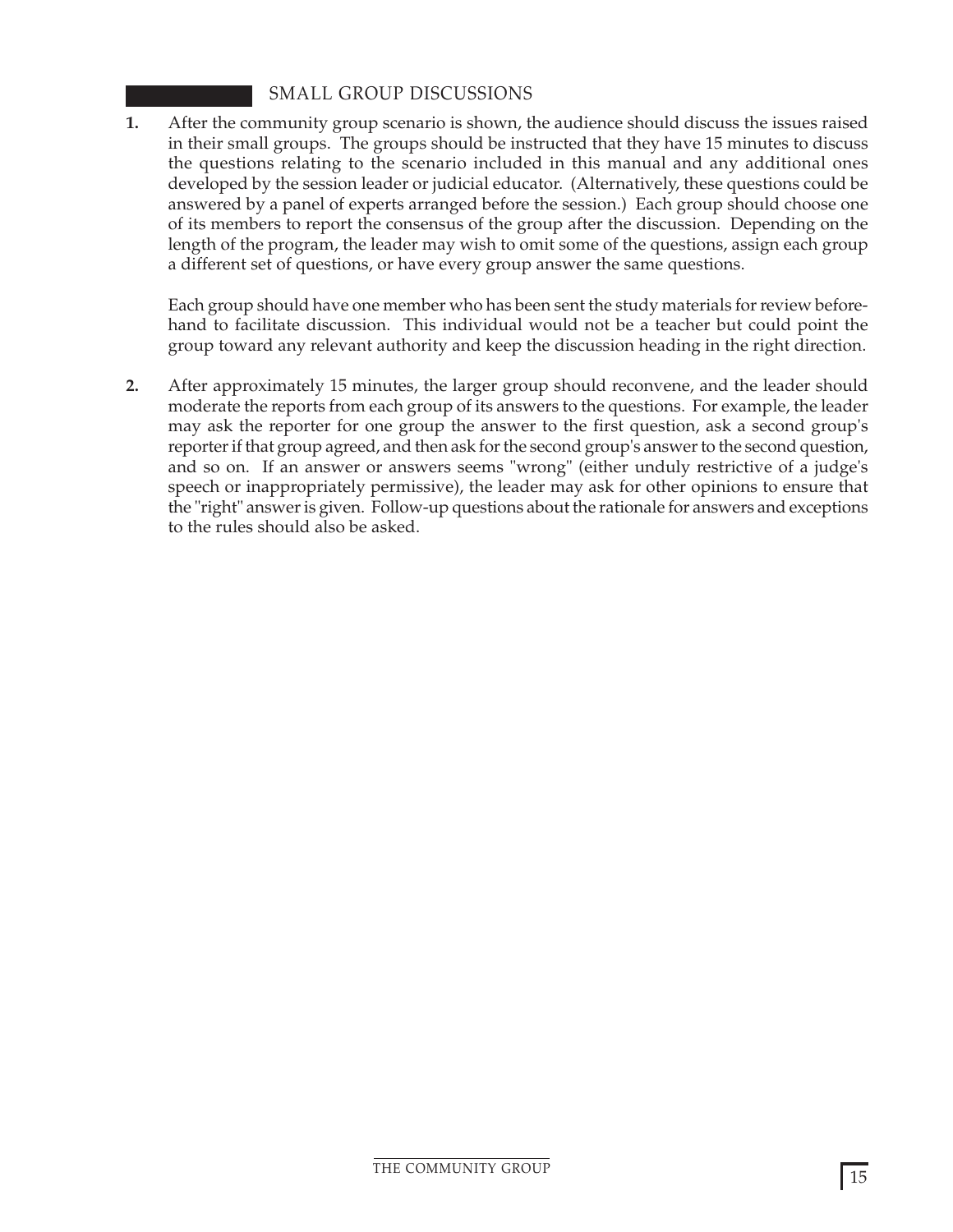# DISCUSSION QUESTIONS FOR THE COMMUNITY GROUP

- **1.** Advise Judge MacKenzie on whether she should accept an invitation to speak about jury reform to:
	- a church group
	- a local partisan political organization
	- an advocacy group, such as MADD
	- a block club
	- local police officers
	- a law firm
	- public defenders
	- prosecutors
	- the local chamber of commerce
	- a group of plaintiff or defense lawyers
- **2.** Do you agree with the statement that a judge should avoid an open format that might require the judge to comment or refuse to comment on issues and might prove embarrassing or damaging to the dignity of the judiciary? (New Jersey Informal Opinion 23-89).
- **3.** In general, would you say Judge MacKenzie's appearance before the community group promoted public confidence in the integrity and impartiality of the judiciary? What did she do right? What did she do wrong?
- **4.** Should Judge MacKenzie have commented on the three-strikes-and-you're-out law pending before the state legislature?
- **5.** Could Judge MacKenzie have commented on tort reform?
- **6.** Did Judge MacKenzie's response to the neighbor's criticism of her handling of the dog case (assuming the case is no longer pending) detract from the dignity of the judicial office, promote public confidence in the courts, or cast doubt on the judge's impartiality?
- **7.** Do you agree with the statement that a "judge must expect to be the subject of public scrutiny and, therefore, must accept criticism, however meritless, that might be viewed as opprobrious by the ordinary citizen"? (California Advisory Opinion 24 (1976)).
- **8.** Do any of the following remarks by Judge MacKenzie fail to promote public confidence in the integrity and impartiality of the judiciary, cast reasonable doubt on her capacity to act impartially, or demean the judicial office?



"Often times in our adversarial system, the role of the prosecutor and the defense attorney is to obfuscate the truth."



"I cringe when I see two-bit psychologists trying to analyze theminds of a prospective juror with the expressed goal to stack the deck in their client's favor."



- "Some of the criticism of the jury system is justified."
- "[I am concerned about] attorneys who file their cases where they think juries will award larger sums of money to their clients."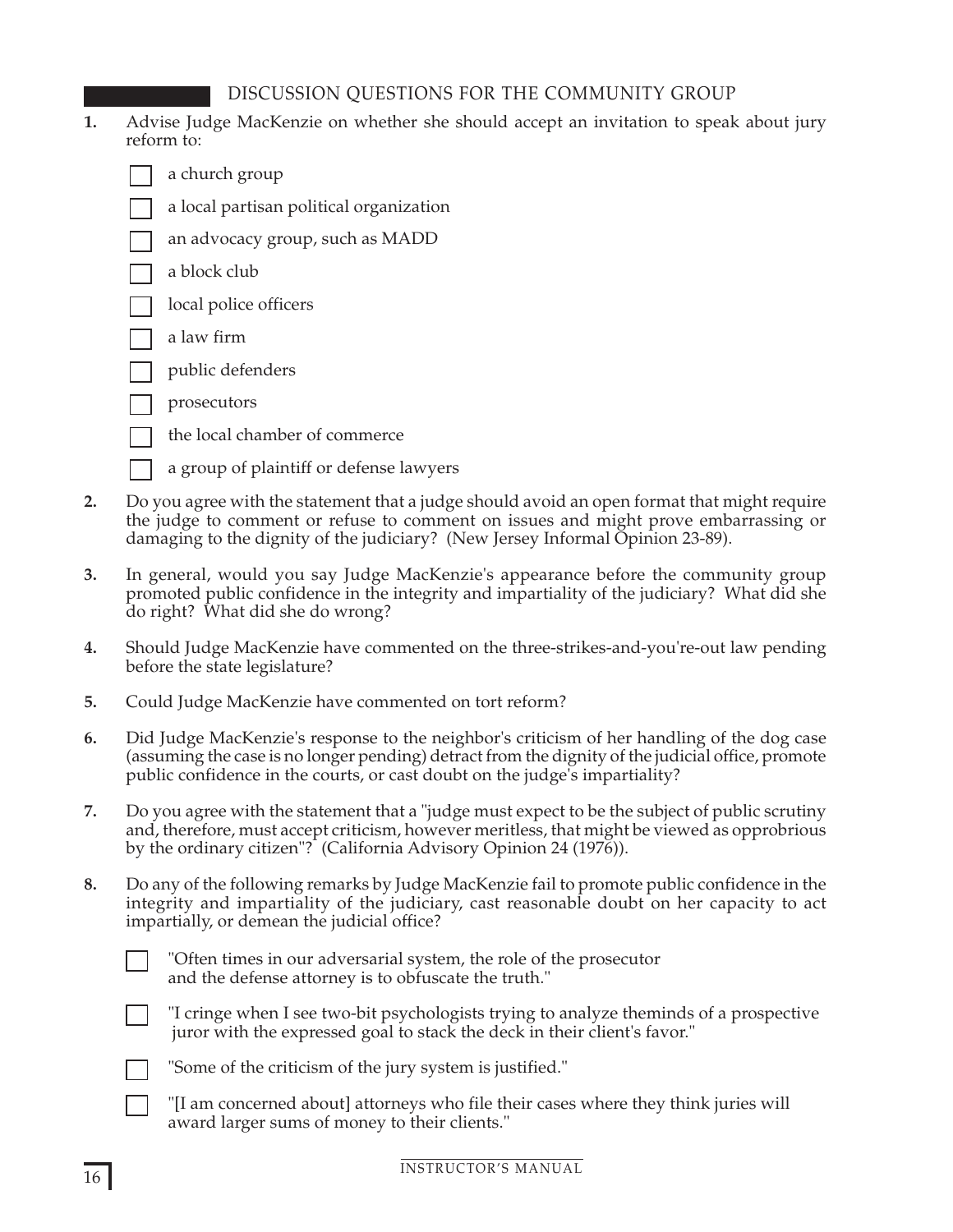# OTHER EXERCISES

- **1.** Have the judges from each locality meet separately and discuss what public education programs they could start in their communities.
- **2.** If any judge in your jurisdiction has a Web site, ask the judge to discuss it, describe the advantages, display it to the audience, explain how to create one, etc. Have the judges from a locality design a Web page for their court.
- **3.** Have the participants draft a checklist for a judge considering an invitation to speak or otherwise participate in education programs on what types of groups and topics they should address. Draft a checklist for a judge to use when speaking in education programs.
- **4.** Another way of ensuring that the judges are given adequate direction is to have a role play before the whole group of the scenario with the participant playing Judge MacKenzie giving "better" responses to the audience's questions. The participants for the role play can be arranged before the session to provide time for preparation or the leader may ask for volunteers after the small group discussions. To facilitate the role play, following is the script for that portion of the community group meeting that raise the most questions, in other words, Judge MacKenzie's response to the questions about her handling of a case dealing with the dog belonging to a neighbor of her questioner.

## QUESTIONER 2:

My neighbor recently was in your court because his dog bit a teenage kid who had jumped his fence and was probably trying to break into his house or vandalize his property or something. You ruled that the dog had to be put to sleep when it was the teenage gang member who was trespassing. How can you rule against someone who was doing nothing wrong and stick up for a gang member's right to vandalize?

#### MACKENZIE:

I believe I know the case you are referring to, that was before my court last August. I can appreciate your concern for your neighbor's safety and the safety of your neighbor's property. However, as I recall the facts of that case, witnesses saw the dog attack the young man on the sidewalk in front of the home, which is considered public property. There is no evidence that he provoked the dog. The dog's owner was in violation of city ordinances requiring the dog to be properly leashed and to have a license.

#### QUESTIONER 2:

Judge, you don't know what you're talking about. That dog wasn't a threat to anyone he was just protecting his owner and his owner's home.

#### MACKENZIE:

*You* don't know what you're talking about. This was the third incident where this dog had attacked a pedestrian. Simply put, we must enforce ordinances that require dog owners to take care of their animals. We can't afford to have dogs roaming on public property, attacking and biting citizens that walk by. As a dog owner myself, I sympathize with your feelings having to put a dog to sleep, but your neighbor should have controlled his animal in the interest of public safety.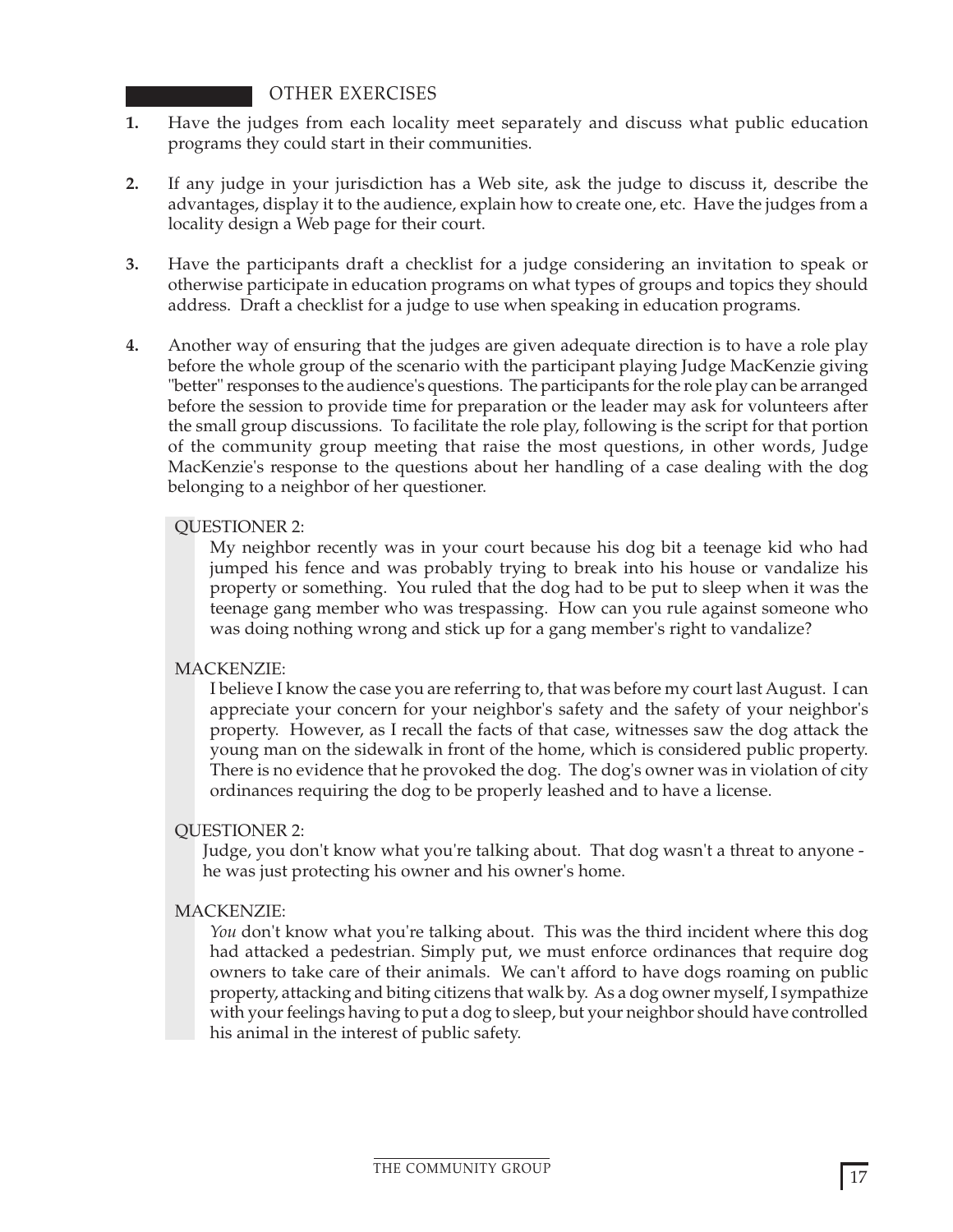# CONCLUSION

The leader should summarize the comments in a way that also reflects the standards outlined in the code, case law, and advisory opinions, and gives the participants reliable guidance based on the study materials, citing specific relevant pages. The leader can then ask the judges:



Based on this session, what is one step you will take to educate the public about the courts?



Based on this session, what is one change you may make in the way you handle the media?



What one ethical standard was clarified for you in this session?

All judges should write their answers down. Some can be asked to report their answers orally.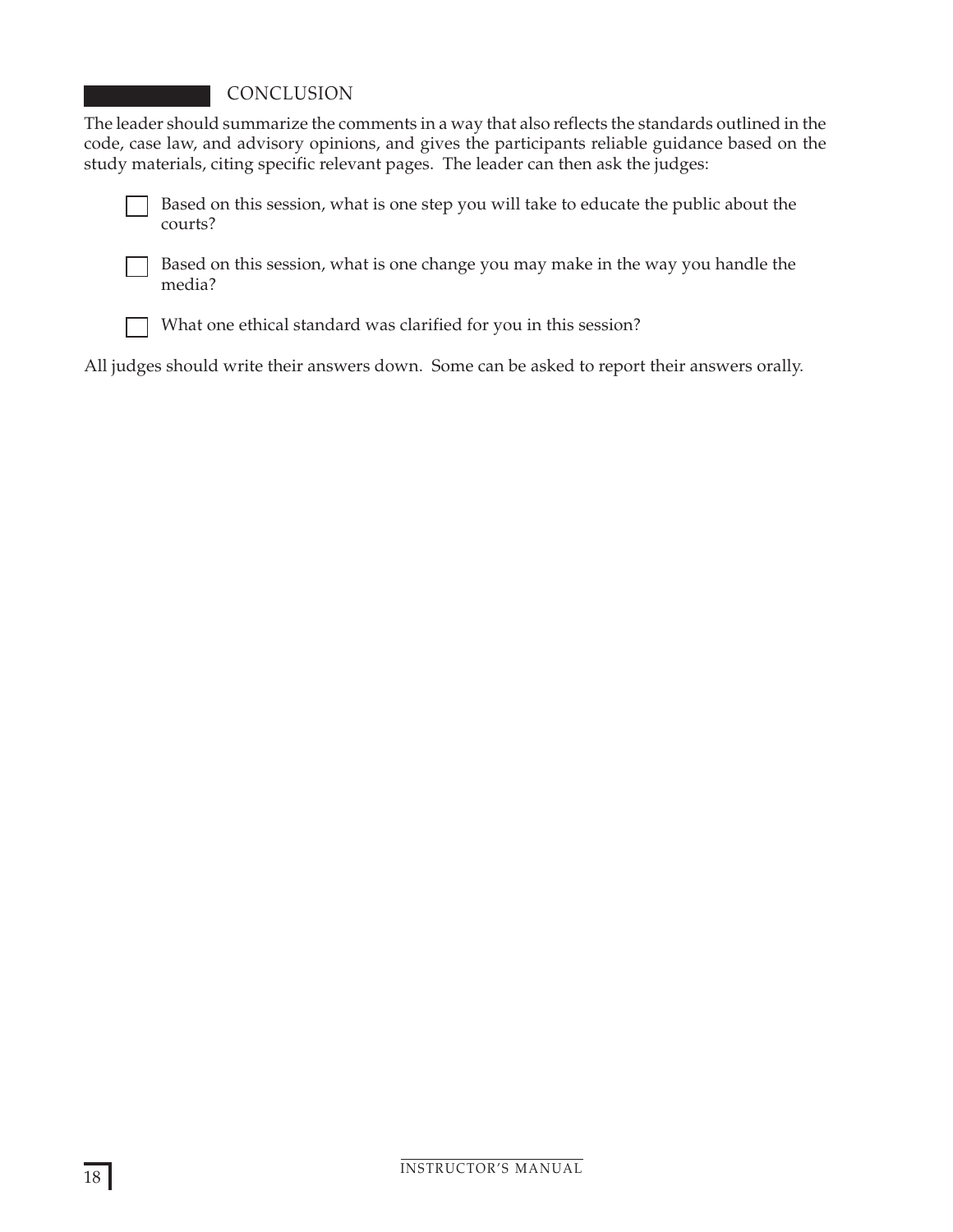# SCENARIO 3 – INTERVIEW ON THE COURTHOUSE STEPS

| NOTES FOR THE SESSION LEADER                                                                                             |
|--------------------------------------------------------------------------------------------------------------------------|
| The third scenario is designed to raise questions about                                                                  |
| when it is appropriate for a judge to talk to the media about a pending case,                                            |
| the distinction between an inappropriate comment on a pending case and an<br>explanation of the procedures of the court, |
| $\Box$ appropriate responses to criticism, and                                                                           |
| $\Box$ whether judges should criticize the police and prosecutors.                                                       |
| It may be helpful to noint out to the pertiginante that the commente in the commic are no                                |

It may be helpful to point out to the participants that the comments in the scenario are not unrealistic but are based on similar statements discussed in *In re Jimenez*, 841 S.W.2d 572 (Texas Special Court of Review 1992); *Office of Disciplinary Counsel v. Souers*, 611 N.E.2d 305 (Ohio 1993); and *In re Schenck*, 870 P.2d 185 (1994).

The leader should be careful that any discussion does not deteriorate into a recitation of horror stories about the media. Although a few of these may be appropriate to strike a cautionary note, a session spent bashing the media without suggestions for handling them ethically and effectively will not be very constructive.

# INTRODUCING THE COURTHOUSE STEPS SCENARIO

**1.** To set the stage for scenario 3, the participants should be asked for a show of hands in response to the following questions. (The leader may want to emphasize that none of these activities are unethical in themselves depending on what the judge says to the reporter.)

> How many of you have been approached by a reporter within the past year? How many have talked with a reporter in the past year? How many refused to speak with the reporter? What types of assistance did you provide?

| $\Box$ Factual information about a case in your court |  |
|-------------------------------------------------------|--|
|-------------------------------------------------------|--|

Explanation of legal technicalities, legal language, or the judicial process itself.

- Suggestions steering the reporter to possible judicial stories.
- Help understanding the significance of a case or a decision in your court.
- Help deciding whether a particular case will be worth news media coverage.
- Explanation of something you have done in handling a particular case.
- Help confirming the accuracy of a journalist's story.
	- An interview with you for a story on a topic involving the court or court system, but not related to the journalist's coverage of a particular case.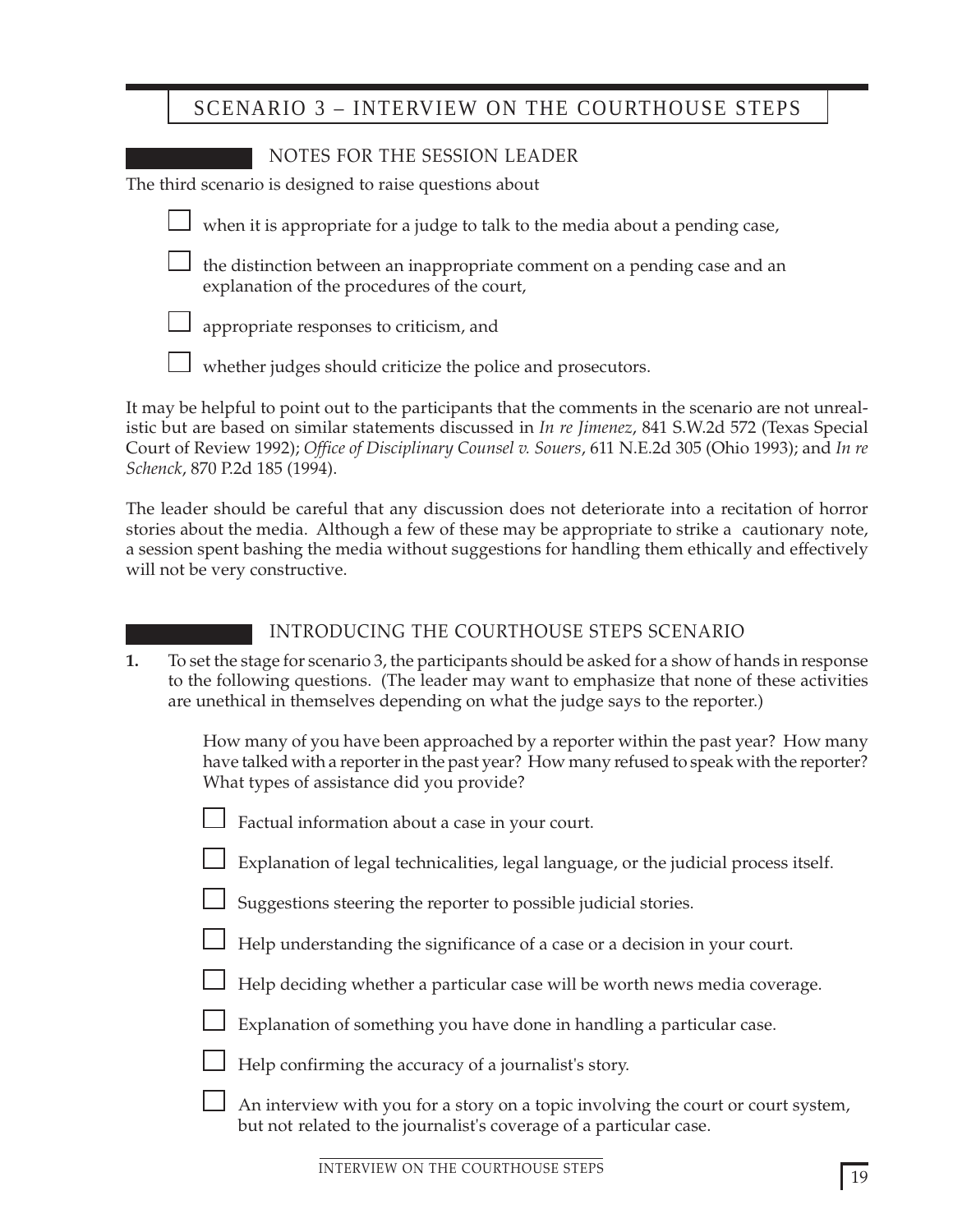

Access to public court records or to admitted exhibits and evidence.

Nothing in particular - just a friendly chat.

(These questions are based on those asked in a survey of Wisconsin judges; the results are reported in Drechsel, "Uncertain dancers: Judges and the news media," 70 Judicature 264 (February-March 1987)).

**2.** The participants should be advised that they will be watching a scenario in which a judge is stopped by a reporter on the courthouse steps and asked questions about a supreme court opinion reversing the judge and about criticism of the judge by a police officer. The participants should be asked to look for statements by the judge that:

comment on a pending case,

explain for public information the procedures of the court,

promote or fail to promote public confidence in the integrity and impartiality of the judiciary, or

cast reasonable doubt on the judge's capacity to act impartially as a judge.

**3.** Prior to showing scenario 3, the leader should emphasize that the videotape is not intended as a model for what judges can say when speaking to the public. The scenario only provides a background for discussion of the ethical issues raised.

# SMALL GROUP DISCUSSIONS

**1.** After the courthouse steps scenario is shown, the audience should discuss the issues raised in their small groups. The groups should be instructed that they have 15 minutes to discuss the questions relating to the scenario included in this manual and any additional ones developed by the session leader or judicial educator. (Alternatively, these questions could be answered by a panel of experts arranged before the session.) Each group should choose one of its members to report the consensus of the group after the discussion. Depending on the length of the program, the leader may wish to omit some of the questions, assign each group a different set of questions, or have every group answer the same questions.

Each group should have one member who has been sent the study materials for review before the session to facilitate discussion. This individual would not be a teacher but could point the group toward any relevant authority and keep the discussion heading in the right direction.

**2.** After approximately 15 minutes, the larger group should reconvene, and the leader should moderate the reports from each small group of its answers to the questions. For example, the leader may ask the reporter for one group for that group's answer to the first question, ask a second group's reporter if that group agreed, and then ask for the second group's answer to the second question, and so on. If an answer or answers seems "wrong" (either unduly restrictive of a judge's speech or inappropriately permissive), the leader may ask for other opinions to ensure that the "right" answer is given. Follow-up questions about the rationale for answers and exceptions to the rules should also be asked.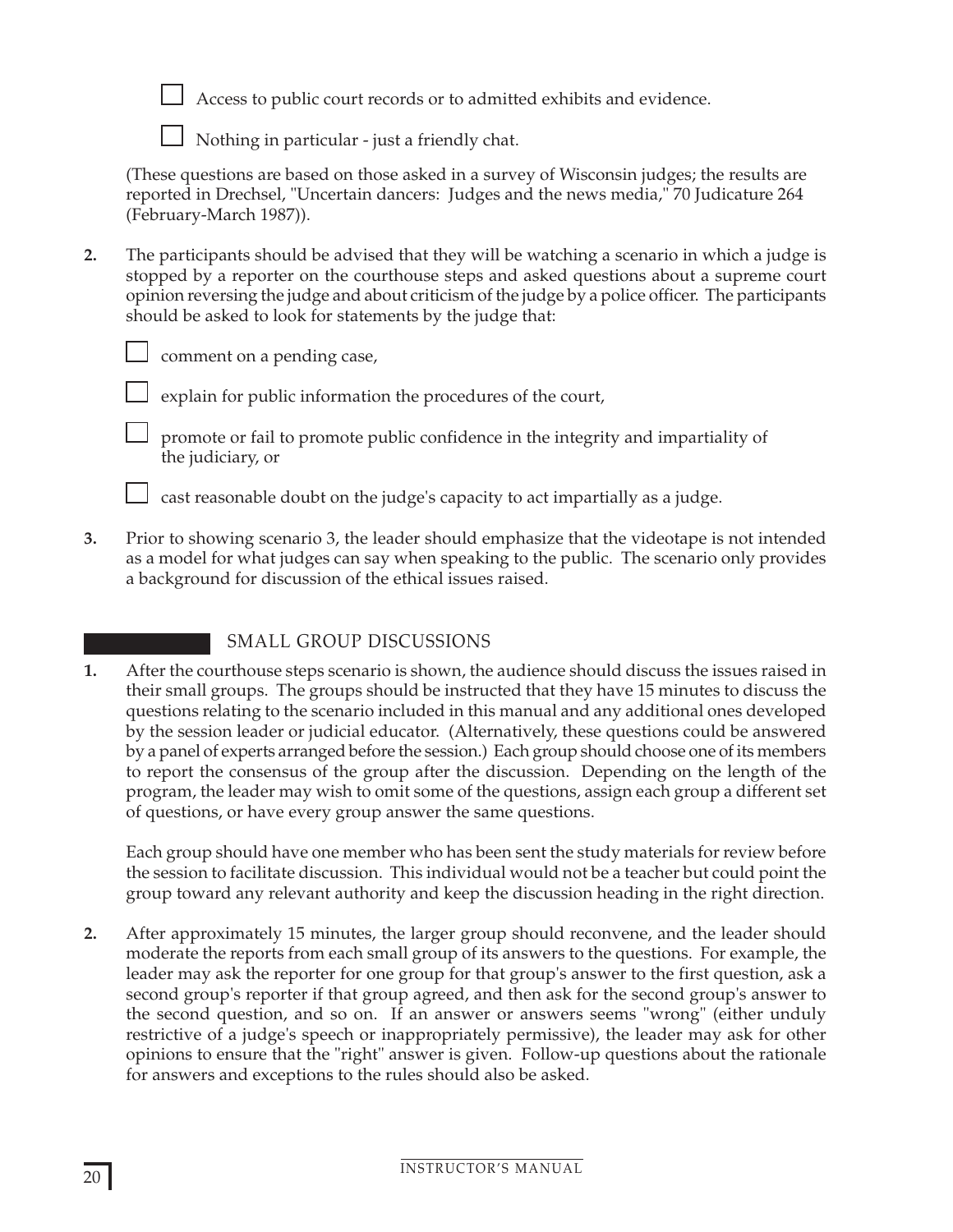DISCUSSION QUESTIONS FOR THE COURTHOUSE STEPS INTERVIEW

**1.** Did Judge Clemens violate the code when questioned by the reporter about the custody case outside the courthouse

by stating that "while the supreme court is not always right, they are final. So yes, I will comply"?

 $\Box$  by correcting the reporter's misstatement about the effect of the supreme court ruling?

- **2.** Do you think a judge should have a policy of never talking to the press about a pending case even if the comments fall within an exception to the rule? Why or why not?
- **3.** Do you think a judge should have a "qualified privilege" to publicly explain his or her side of a public dispute with other public officials?
- **4.** Were Judge Clemens's criticisms of the police in the Tyler case moderate, unmalicious, respectful, and unabusive or did they reveal an attitude that is a discredit to the judiciary?
- **5.** Were Judge Clemens's comments that the district attorney "overcharged Tyler and is overtrying it and will blame me if there is an acquittal. And not for the first time" moderate, unmalicious, respectful, and unabusive or did they cast doubt on the judge's capacity to act impartially as a judge?
- **6.** If a judge disagrees with the police or district attorney's handling of a case or cases, what is his or her responsibility?

Do you agree with the statement, "A judge should reveal, not conceal, acts by police officers that may constitute crimes"? (*In re Jimenez*, 841 S.W.2d 572 (Texas Special Court of Review 1992)).

 $\Box$  Do you agree with the statement that a judge has no duty to make a report on his or her observations and evaluation of a district attorney, particularly to a reporter? (*In re Schenck*, 870 P.2d 185 (Oregon 1994)).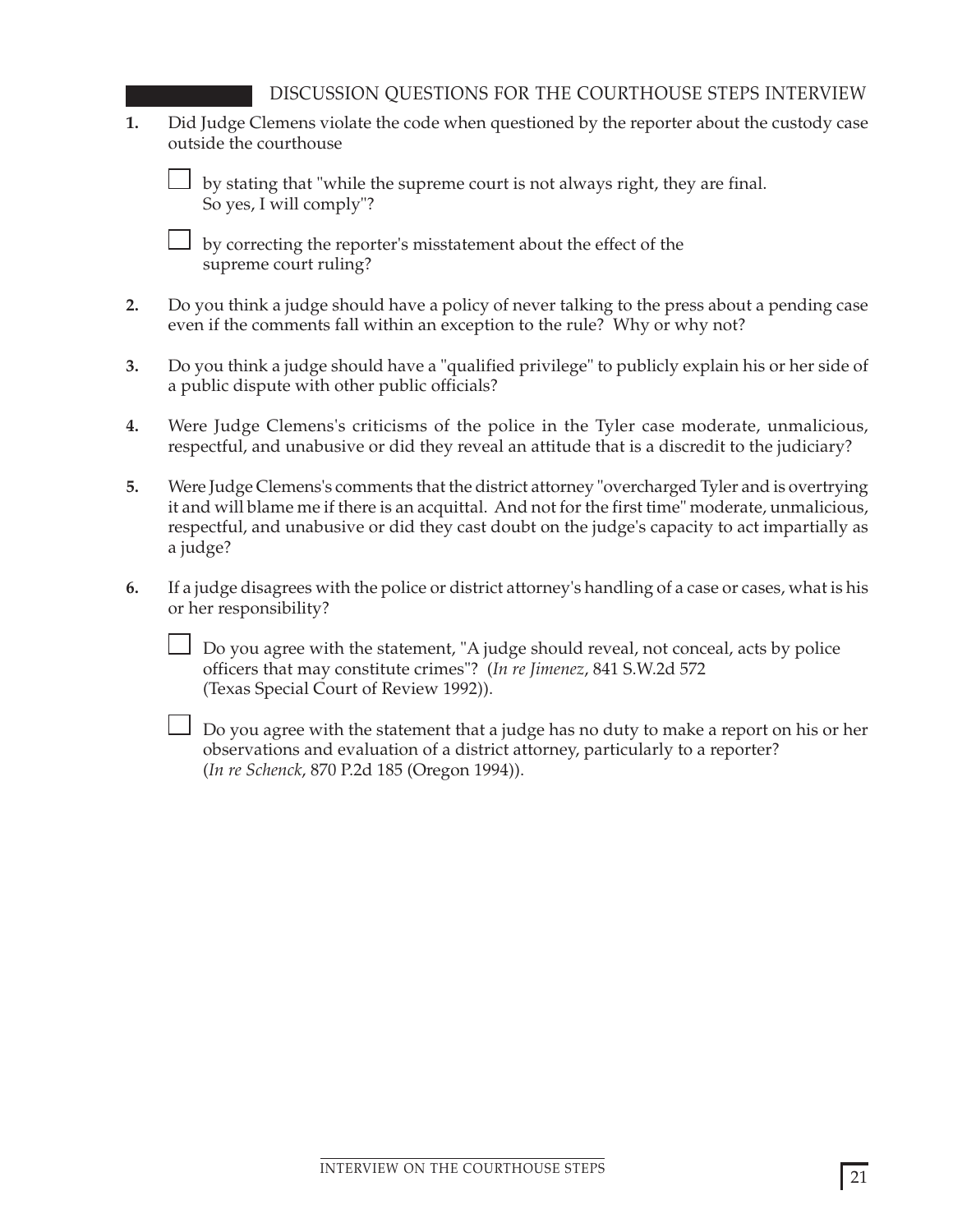# OTHER EXERCISES

- **1.** Draft an explanation of the rationale for the rule prohibiting judges from commenting on pending cases that could be used by a judge answering a reporter's question as a "sound-byte" but does not make the judge look evasive or "wimpy."
- **2.** Arrange for a panel of press representatives and/or persons from the court information office to critique Judge Clemens's performance from the perspective of an effective communication and give tips on handling this kind of situation.
- **3.** Another way of ensuring that the judges are given adequate direction is to have a role play before the whole group of the scenario with the participant playing Judge Clemens giving "better" responses to the reporter's questions. The participants for the role play can be arranged before the session to provide time for preparation or the leader may ask for volunteers after the small group discussions. To facilitate the role play, following is the script for the entire interview on the courthouse steps.

## REPORTER:

The Supreme Court just reversed your ruling in the Carrie Roberts custody case. Agreeing with her biological parents, the Hudsons, the court ruled that statements made by the girl to her social worker should have been admitted in court. Do you have any comments?

#### JUDGE:

No. I make it a policy never to speak to the press about court proceedings.

# REPORTER:

Did you have any idea that the supreme court would be announcing this decision today?

#### JUDGE:

No....but...I'm sorry, I really can't comment on this....

#### REPORTER:

Well, will you comply with the ruling?

# JUDGE:

While the supreme court is not always right, they are final. So yes, I will comply.

#### REPORTER:

But Judge, the supreme court ruled that the child will be taken away from the only parents she's ever known.

#### JUDGE:

No, I'm sure the court did no such thing, and you had better make that clear to your viewers. At most, they remanded the case to me for a re-hearing with the social worker testimony admitted. And I'd be surprised if that is the reason for the reversal. As the court records show, we considered those statements carefully, and I'm very comfortable with my ruling that the child's statements were hearsay and not subject to any exception.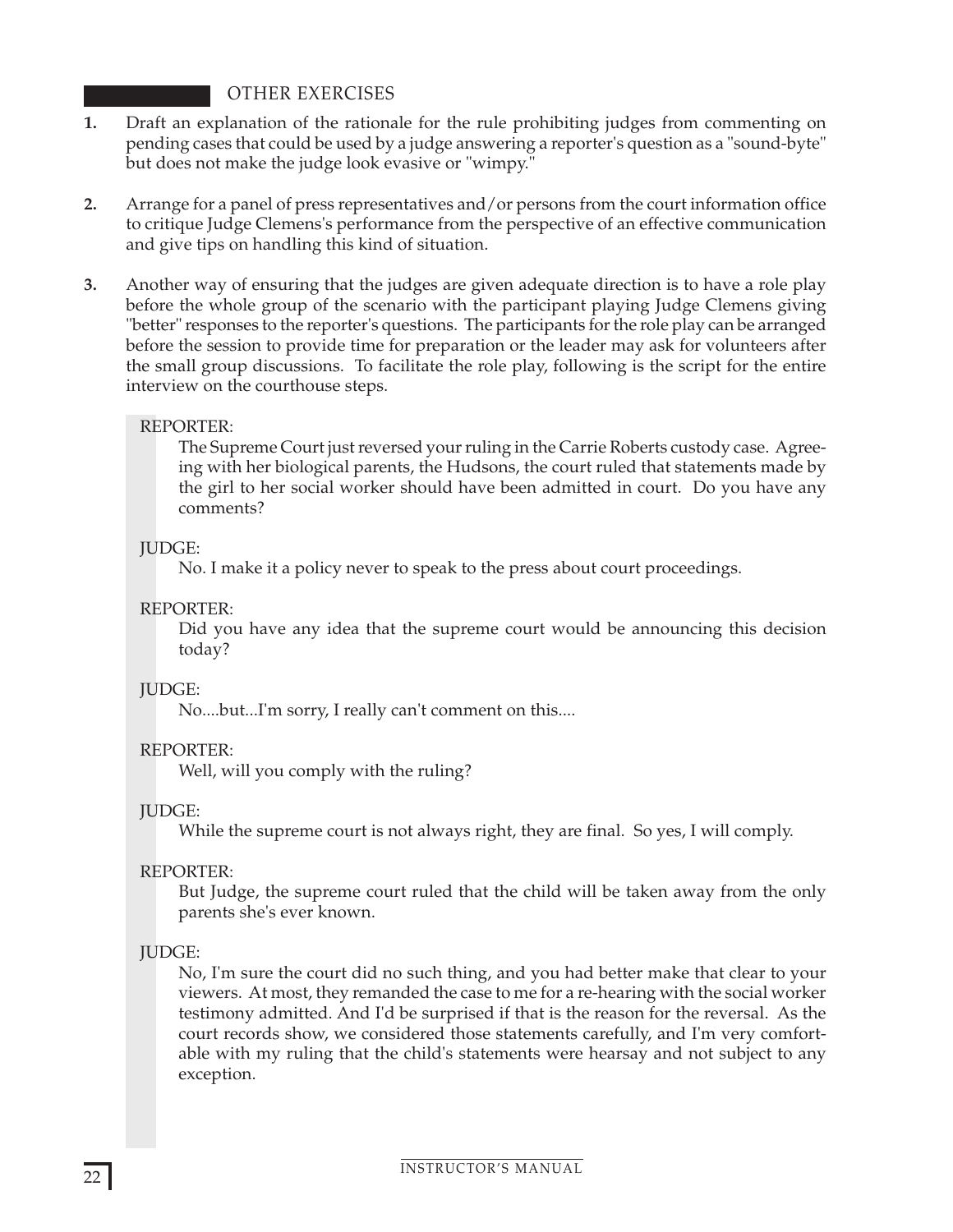#### REPORTER:

So then is it safe to say that you disagree with the supreme court ruling reversing your decision?

## JUDGE:

I really don't want to comment on the decision, particularly before I read it.

#### REPORTER:

Your honor, Sergeant Tom Hanford was quoted as saying that you're, quote, "chickenshit," unquote, for failing to admit the battery charges filed against Mr. Hudson by his first wife. He cited the Tyler case currently before the court as another example of your failure to admit evidence critical to the outcome of a trial.

## JUDGE:

First of all, let me say that the domestic violence allegations against Mr. Hudson were never proven. If I had admitted that evidence the case would surely have been overturned.

Second, in terms of Mr.Tyler's trial, I understand the police concern to solve the crime quickly, but they seemed in too much of a hurry to search Mr. Tyler's residence to bother to obtain a warrant. Some people think that those who live in the 13th district, like Mr. Tyler, are rarely afforded the same Fourth Amendment rights as others in more affluent neighborhoods.

## REPORTER:

Are you saying the police targeted minorities in their search for the killer?

#### JUDGE:

No. Not at all. But District Attorney Davis overcharged Tyler and is overtrying it and will blame me if there is an acquittal. And not for the first time.

# REPORTER:

So you feel the prosecution is losing it's case.

# JUDGE:

You'll have to excuse me...I'm late for another meeting.

# CONCLUSION

The leader should summarize the comments in a way that also reflects the standards outlined in the code, case law, and advisory opinions, and gives the participants reliable guidance based on the study materials, citing specific relevant pages. The leader can then ask the judges:

based on this session, what is one step you will take to educate the public about the courts?

 $\Box$  based on this session, what is one change you may make in the way you handle the media?

what one ethical standard was clarified for you in this session?

All judges should write their answers down. Some can be asked to report their answers orally.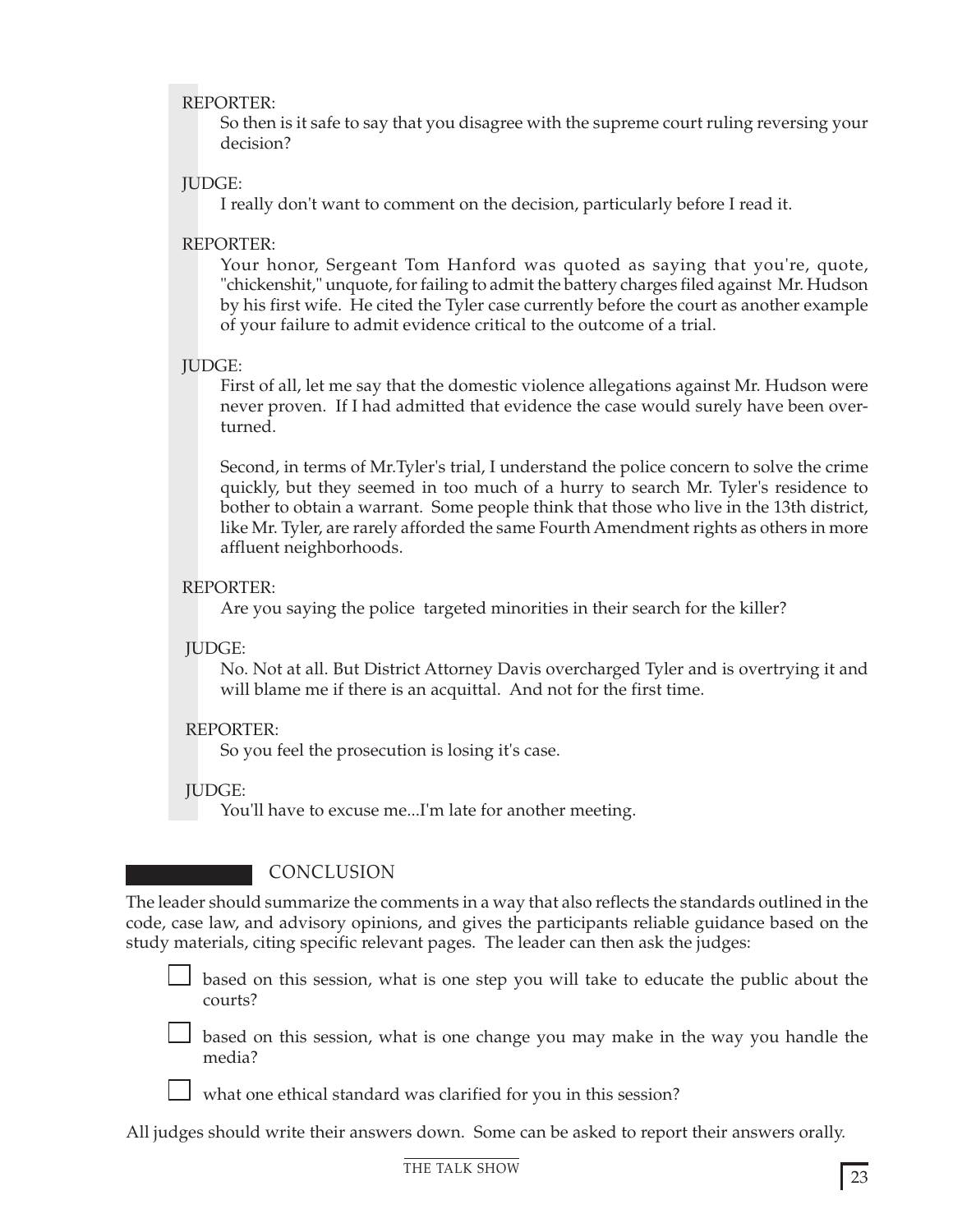| <b>SCENARIO 4 - THE TALK SHOW</b>                                                                                        |  |
|--------------------------------------------------------------------------------------------------------------------------|--|
| NOTES FOR THE SESSION LEADER<br>The fourth scenario is designed to raise questions about                                 |  |
| when it is appropriate for a judge to talk about a pending case,                                                         |  |
| the distinction between an inappropriate comment on a pending case and an<br>explanation of the procedures of the court, |  |
| appropriate responses to criticism, and                                                                                  |  |
| bringing to the public's attention problems within the court system.                                                     |  |
| It may be belieful to point out to judge that it is not unbeard of for a judge to appear on a talk show                  |  |

It may be helpful to point out to judges that it is not unheard of for a judge to appear on a talk show when an appeal from the judge's opinion is pending (*see In the Matter of Hey*, 425 S.E.2d 221 (West Virginia 1992)). Moreover, Judge Stanley is a composite of Judge Broadbelt, a New Jersey judge who acted as a commentator for Court TV on the O.J. Simpson case (*see In re Broadbelt*, 683 A.2d 543 (New Jersey 1996), cert. denied, 117 S. Ct. 1251 (1997)) and Judge Harold J. Rothwax who in 1996 wrote a book titled *Guilty: The Collapse of Criminal Justice.*

# INTRODUCING THE TALK SHOW SCENARIO

**1.** To set the stage for scenario 4, ask the audience to pretend to be a judicial ethics advisory committee that has received a request from a judge who presided over a controversial case, now on appeal, saying he would like to accept an invitation to appear on a television talk show to discuss issues in the case without commenting on the merits. What advice would they give? Why? Would such an appearance violate the code? Assuming such an appearance would be appropriate ethically, would it be prudent? Other questions that may promote discussion are:

Do you agree with the statement that the only reason a judge would appear on a television show is in pursuit of personal notoriety and recognition? (*Roush v. Hey*, 475 S.E.2d 299 (West Virginia 1996)).

 $\Box$  Do you agree with the statement that the commercial and entertainment aspects of a judicial appearance on a television news show might outweigh the legitimate public information aspects? (*Florida Advisory Opinion 96-25*).

**2.** The participants should be advised that they will be watching a scenario in which two judges will be appearing on a talk show to discuss a case pending on appeal. One of the judges (Judge Clemens) presided in the case; the second judge (Judge Stanley) is from out of state. The participants should be asked to look for statements by the judges that:



comment on a pending case,

explain for public information the procedures of the court,

promote or fail to promote public confidence in the integrity and impartiality of the judiciary, or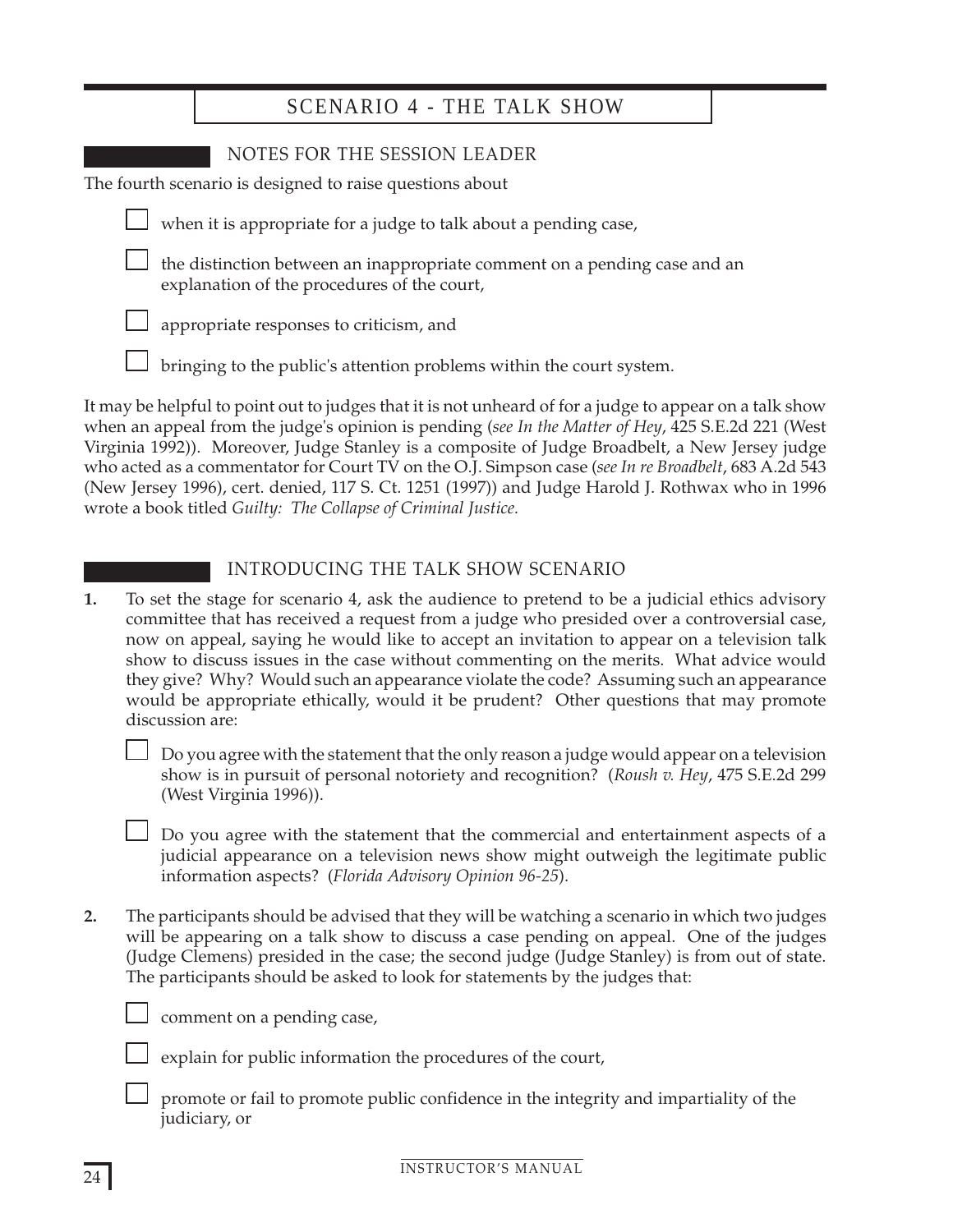cast reasonable doubt on the judge's capacity to act impartially as a judge.

**3.** Prior to showing scenario 4, the leader should emphasize that the videotape is not intended as a model for what judges can say when speaking to the media. The scenario only provides a background for discussion of the ethical issues raised.

# SMALL GROUP DISCUSSIONS

**1.** After the talk show scenario is shown, the audience should discuss the issues raised in their small groups. The groups should be instructed that they have 15 minutes to discuss the questions relating to the scenario included in this manual and any additional ones developed by the session leader or judicial educator. (Alternatively, these questions could be answered by a panel of experts arranged before the session.) Each group should choose one of its members to report the consensus of the group after the discussion. Depending on the length of the program, the leader may wish to omit some of the questions, assign each group a different set of questions, or have every group answer the same questions.

Each group should have one member who has been sent the study materials for review before the session to facilitate discussion. This individual would not be a teacher but could point the group toward any relevant authority and keep the discussion heading in the right direction.

**2.** After approximately 15 minutes, the larger group should reconvene, and the leader should moderate the reports from each group of its answers to the questions. For example, the leader may ask the reporter for one group its answer to the first question, ask a second group's reporter if that group agreed, and then ask for the second group's answer to the second question, and so on. If an answer or answers seems "wrong" (either unduly restrictive of a judge's speech or inappropriately permissive), the leader may ask for other opinions to ensure that the "right" answer is given. Follow-up questions about the rationale for answers and exceptions to the rules should also be asked.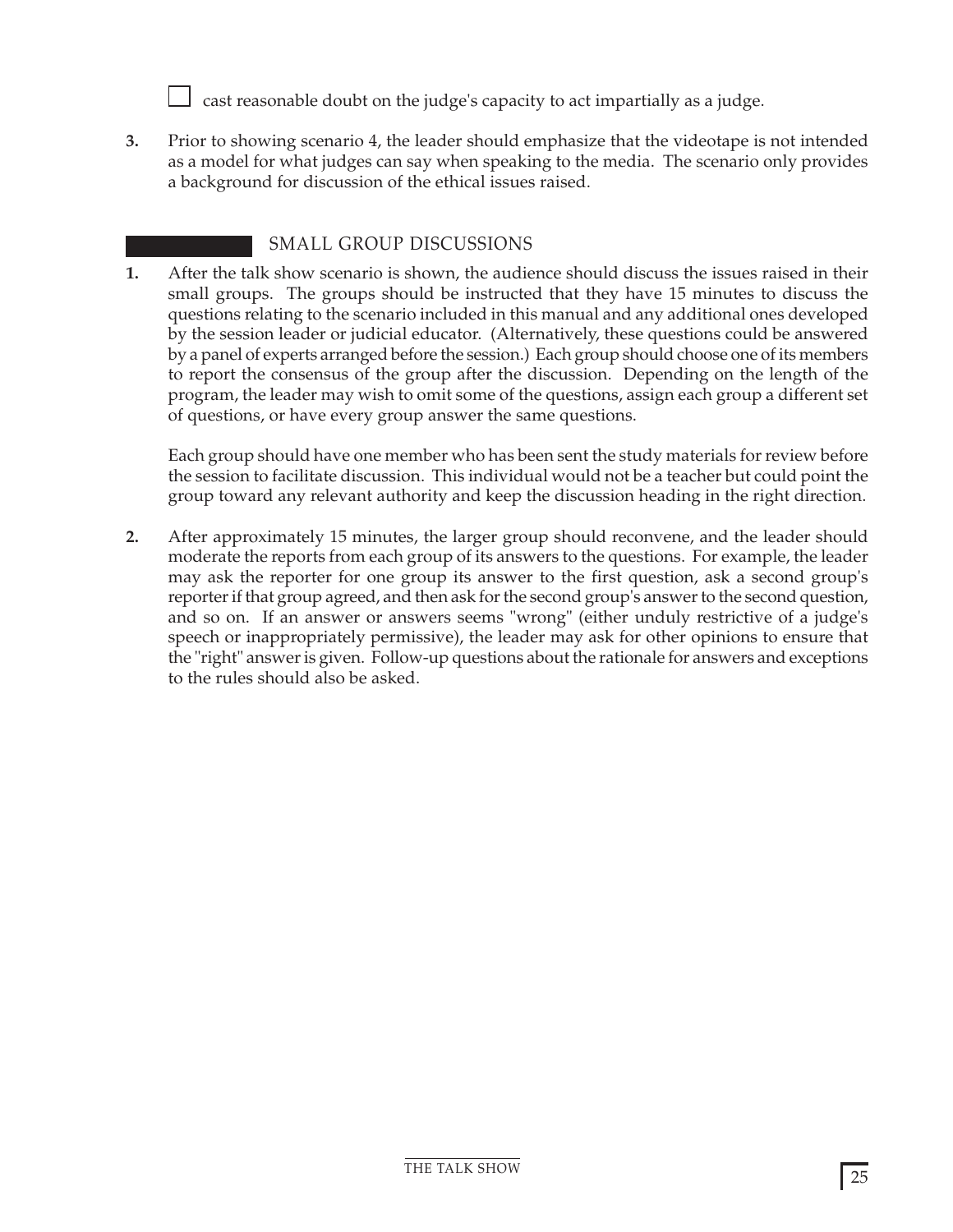# DISCUSSION QUESTIONS FOR THE TALK SHOW

- **1.** In general, would you say Judge Clemens's appearance promoted public confidence in the integrity and impartiality of the judiciary? What did he do right? What did he do wrong?
- **2.** Can the comments of Judge Stanley (the out-of-state judge) on the talk show "reasonably be expected to affect the outcome or impair the fairness" of the Brooks case?
- **3.** Do you agree with the statement that public confidence in the judiciary is threatened if a judge from one jurisdiction criticizes the rulings or technique of a judge from a different jurisdiction? (*In re Broadbelt*, 683 A.2d 543 (New Jersey 1996), *cert. denied*, 117 S. Ct. 1251 (1997))
- **4.** Do you think the code of judicial conduct should provide (like the Oregon code) that a "judge shall not, while a proceeding is pending *in any court within the judge's jurisdiction*, make any public comment that might reasonably be expected to affect the outcome or impair the fairness of the proceeding"?
- **5.** Does Judge Stanley's comment that "by sticking to the letter of the law, we end up allowing defense attorneys to blunt the truth in a 'whatever it takes' effort to free their clients" fail to promote public confidence in the integrity and impartiality of the judiciary? If a judge feels this way, what should he or she do?
- **6.** Did the judges' appearance lend the prestige of office to advance the private interest of the television station?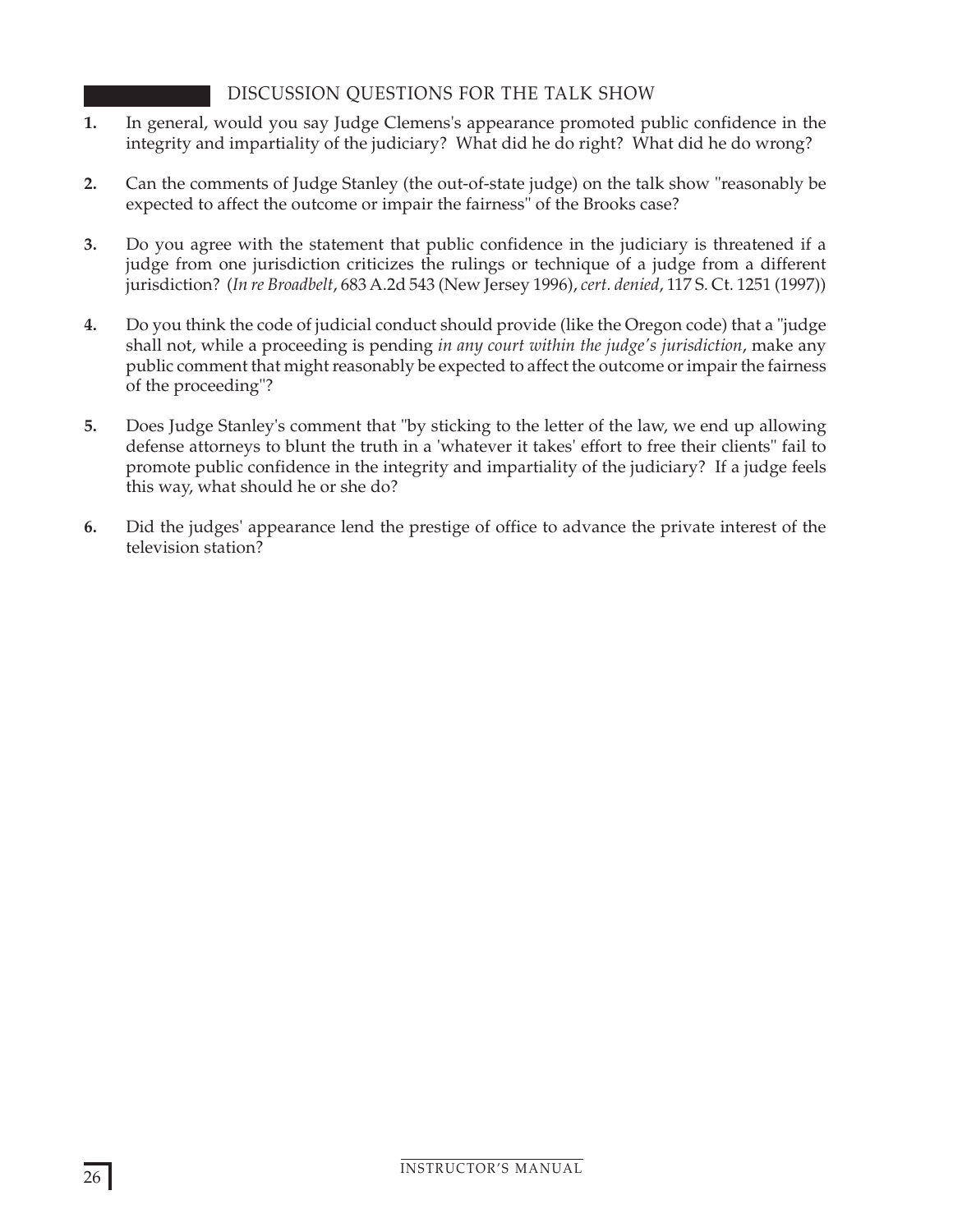# OTHER EXERCISES

| 1. | Arrange before the session for a debate or panel discussion regarding the First Amendment<br>rights of judges. The debaters or panelists should be asked to assume that Judge Clemens has<br>been charged with violating the code of judicial conduct for commenting on the Brooks case<br>on the television talk show in scenario 4. One or more debater or panelist should make an<br>argument that the First Amendment precludes any sanction. One or more should make an<br>argument that the First Amendment does not protect the judge from sanction. Questions for<br>the debaters, panelists, and participants: |                                                                                                                                                                                                                                                                                                                                                     |
|----|-------------------------------------------------------------------------------------------------------------------------------------------------------------------------------------------------------------------------------------------------------------------------------------------------------------------------------------------------------------------------------------------------------------------------------------------------------------------------------------------------------------------------------------------------------------------------------------------------------------------------|-----------------------------------------------------------------------------------------------------------------------------------------------------------------------------------------------------------------------------------------------------------------------------------------------------------------------------------------------------|
|    |                                                                                                                                                                                                                                                                                                                                                                                                                                                                                                                                                                                                                         | What governmental interest is advanced by the prohibition on commenting on<br>pending cases?                                                                                                                                                                                                                                                        |
|    |                                                                                                                                                                                                                                                                                                                                                                                                                                                                                                                                                                                                                         | Is the restriction no greater than necessary to advance that interest?                                                                                                                                                                                                                                                                              |
|    |                                                                                                                                                                                                                                                                                                                                                                                                                                                                                                                                                                                                                         | Were Judge Clemens's comments protected by the First Amendment?                                                                                                                                                                                                                                                                                     |
|    |                                                                                                                                                                                                                                                                                                                                                                                                                                                                                                                                                                                                                         | Is your analysis different if the judge charged with improperly commenting on the<br>Brooks case is Judge Stanley, who is from a different jurisdiction? What if Judge<br>Stanley is charged with failing to promote public confidence in the courts by his<br>statement that he is "appalled by the current state of the criminal justice system"? |
|    |                                                                                                                                                                                                                                                                                                                                                                                                                                                                                                                                                                                                                         | To what extent do you think the First Amendment protects a judge's freedom of speech?<br>To what extent do judges give up their First Amendment rights when they take the bench?                                                                                                                                                                    |
|    |                                                                                                                                                                                                                                                                                                                                                                                                                                                                                                                                                                                                                         | Is the 1990 model code version an improvement over the 1972 model code version?<br>Why or why not? Is there a better way of drafting the provision? (See versions from<br>other states, which are included with this manual.)                                                                                                                       |
|    |                                                                                                                                                                                                                                                                                                                                                                                                                                                                                                                                                                                                                         | Should the canon be changed to allow judges more freedom to respond to criticism on<br>a pending case?                                                                                                                                                                                                                                              |
| 2. |                                                                                                                                                                                                                                                                                                                                                                                                                                                                                                                                                                                                                         | Do the exercise on responding to public criticism described for scenario 1.                                                                                                                                                                                                                                                                         |
|    |                                                                                                                                                                                                                                                                                                                                                                                                                                                                                                                                                                                                                         | CONCLUSION                                                                                                                                                                                                                                                                                                                                          |
|    |                                                                                                                                                                                                                                                                                                                                                                                                                                                                                                                                                                                                                         | The leader should summarize the discussion in a way that also reflects the standards outlined in<br>the code, case law, and advisory opinions, and gives the participants reliable guidance based on the<br>study materials, citing specific relevant pages. The leader can then ask the judges:                                                    |
|    |                                                                                                                                                                                                                                                                                                                                                                                                                                                                                                                                                                                                                         | based on this session, what is one step you will take to educate the public about<br>the courts?                                                                                                                                                                                                                                                    |
|    |                                                                                                                                                                                                                                                                                                                                                                                                                                                                                                                                                                                                                         | based on this session, what is one change you may make in the way your handle<br>the media?                                                                                                                                                                                                                                                         |
|    |                                                                                                                                                                                                                                                                                                                                                                                                                                                                                                                                                                                                                         | what one ethical standard was clarified for you in this session?                                                                                                                                                                                                                                                                                    |

All judges should write their answers. Some can be asked to report their answers orally.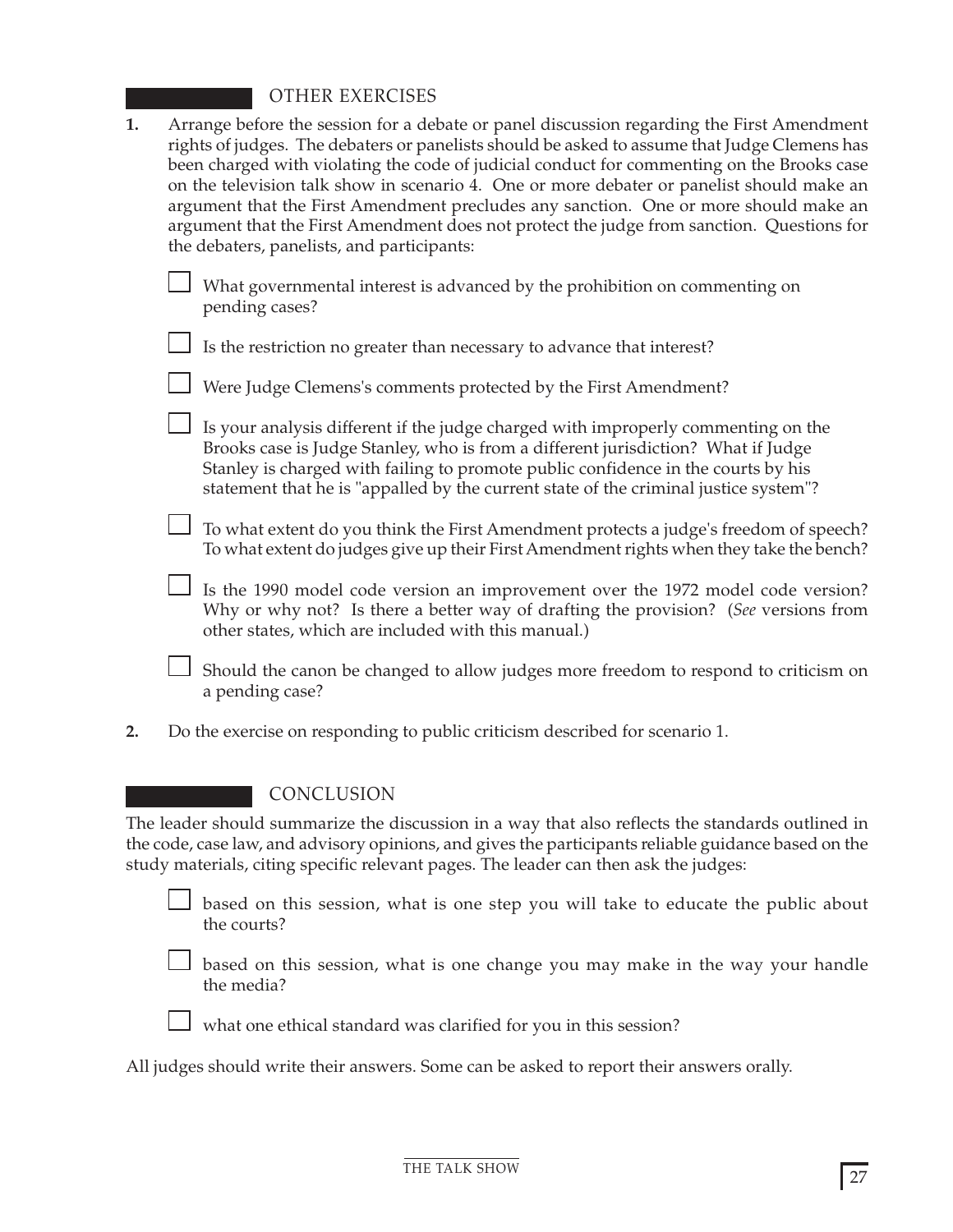# STATE VARIATIONS OF CANON 3B(9) OF THE 1990 ABA MODEL CODE OF JUDICIAL CONDUCT

- **California** adds: Other than cases in which the judge has personally participated, this Canon does not prohibit judges from discussing in legal education programs and materials, cases and issues pending in appellate courts. This education exemption does not apply to cases over which the judge has presided or to comments or discussions that might interfere with a fair hearing of the case.
- The **Delaware** and U.S. codes add that the proscription does not extend "to a scholarly 〈 〉 presentation made for purposes of legal education." The Delaware and U.S. codes also add in commentary: "If the public comment involves a case from the judge's own court, particular care should be taken that the comment does not denigrate public confidence in the integrity and impartiality of the judiciary in violation of Canon 2A."

The **Georgia** code adds a definition for "comment": "Comment" in connection with a case refers to valuative statements judging the professional wisdom of specific lawyering tactics or the legal correctness of particular court decisions. In contrast, it does not mean the giving of generally informative explanations to describe litigation factors including: the prima facie legal elements of case types pending before the courts, legal concepts such as burden of proof and duty of persuasion or principles such as innocent until proven guilty and knowing waiver of constitutional rights, variable realities illustrated by hypothetical factual patterns of aggravating or mitigating conduct, procedural phases of unfolding lawsuits, the social policy goals behind the law subject to application in various cases, as well as competing theories about what the law should be.

The **Louisiana** code states: "A judge shall not, while a proceeding is pending or impending in any court, make any public comment that might reasonably be expected to affect its outcome or impair its fairness or bring the judiciary into disrepute. . . ." Louisiana did not adopt the provision permitting comment on a case in which a judge is party.

**New York** adds "within the United States or its territories" after "pending in any court."

The **North Carolina** code provides: A judge should abstain from public comment about a pending or impending proceeding in any state or federal court dealing with a case or controversy arising in North Carolina or addressing North Carolina law and should encourage similar abstention on the part of court personnel subject to his direction and control. This subsection does not prohibit a judge from making public statements in the course of official duties or from explaining for public information the proceedings of the Court.

The **Oregon** code provides that a "judge shall not, while a proceeding is pending in any court within the judge's jurisdiction, make any public comment that might reasonably be expected to affect the outcome or impair the fairness of the proceeding." The Oregon code adds that the rule does "not prohibit a judge . . . from establishing a defense to a criminal charge or civil claim against the judge or from otherwise responding to allegations concerning the judge's conduct in the proceeding."

The **Texas** code provides: "A judge shall abstain from public comment about a pending or impending proceeding which may come before the judge's court in a manner which suggests to a reasonable person the judge's probable decision on any particular case."

The **West Virginia** code provides: Except for statements made in the courseof official duties  $\langle \ \rangle$ or to explain court procedures, a judge shall not make any public or nonpublic comment about any pending or impending proceeding which might reasonably be expected to affect its outcome or impair its fairness.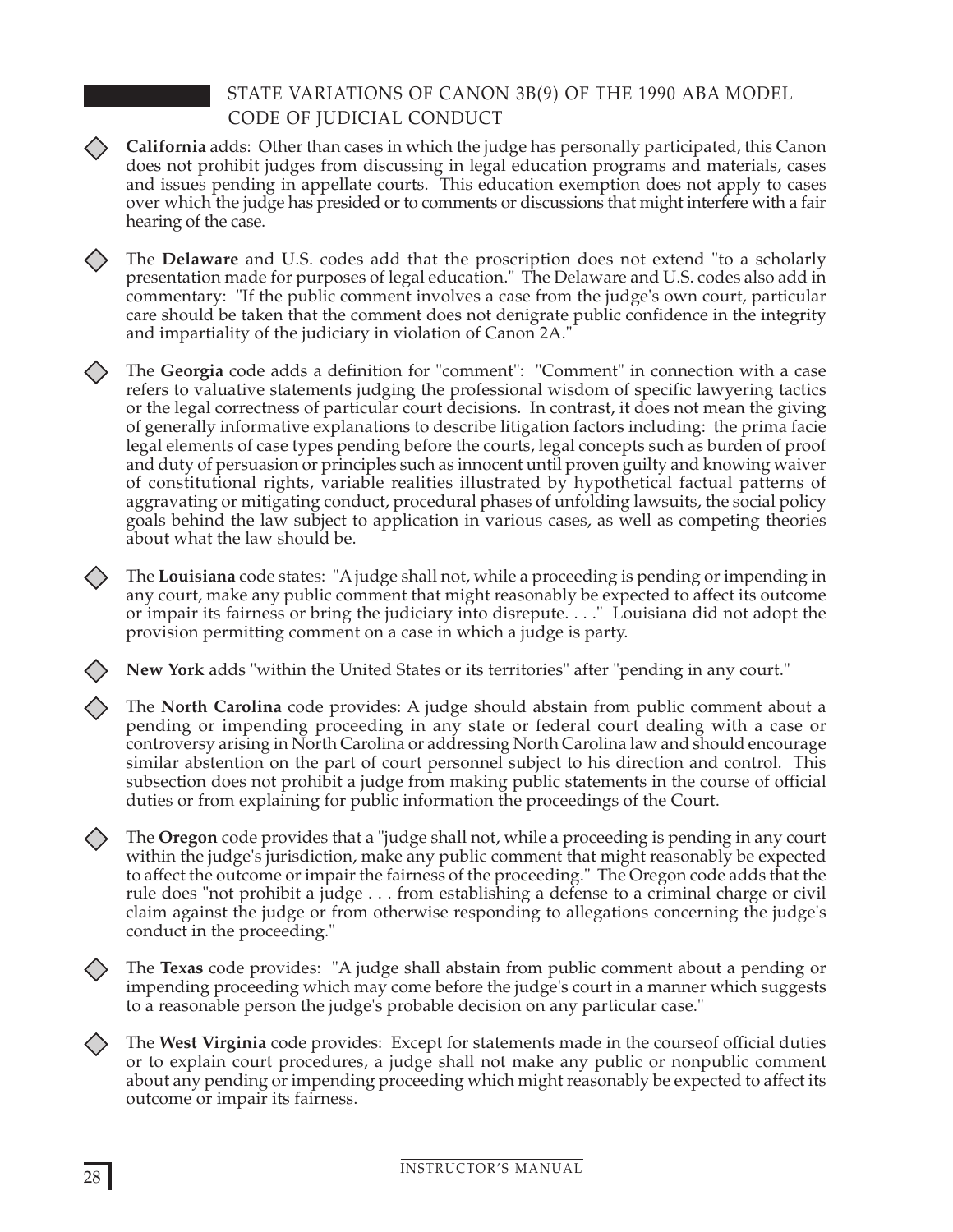# ADDITIONAL RESOURCES

Abrahamson, "A True Partnership for Justice," 80 Judicature 6 (July-August 1996).

Alarcon, "Judicial Speech: Off-the-Bench Criticism of Supreme Court Decisions by Judges Fosters Disrespect for the Rule of Law and Politicizes Our System of Justice," 28 Loyola of Los Angeles L. Rev. 795 (1995).

Unjust Criticism of Judges (ABA Subcommittee on Unjust Criticism of the Bench and Courts & Community Committee JAD Lawyers Conference 1986).

"Shall We Dance? The Courts, the Community, and the News Media," 80 Judicature 30 (AJS July-August 1996).

Chermerinsky, "Is It the Siren's Call?: Judges and Free Speech While Cases Are Pending," 28 Loyola of Los Angeles L. Rev. 831 (1995).

Copple, "From the Cloister to the Street: Judicial Ethics and Public Expression," 64 Denver University Law Review 549 (1988).

D'Alemberte, "Searching for the Limits of Judicial Free Speech," 61 Tulane Law Review 611 (1987).

Fanning, A Statewide Program for Improving Media and Judicial Relations (Minnesota Supreme Court 1989).

Gartner, "An Open Letter to the Judiciary from a Member of the Press," NJC Alumni, vol. XII, no. 3, at 15 (Winter 1997).

Gross, "Judicial Speech: Discipline and the First Amendment," 36 Syracuse Law Review 1181 (1986).

Kelso, "Time, Place, and Manner Restrictions on Extrajudicial Speech by Judges," 28 Loyola of Los Angeles L. Rev. 851 (1995).

Lubet, "Professor Polonius Advises Judge Laertes: Rules, Good Taste and the Scope of Public Comment," 2 Georgetown Journal of Legal Ethics 665 (1989).

Milord, The Development of the ABA Judicial Code (1992).

A Manual for Managing Notorious Cases (National Center for State Courts 1992).

The National Conference on the Media and the Courts (National Judicial College 1996).

O'Brien, "Speech May be Free, and Talk Cheap, but Judges Can Pay a Heavy Price for Unguarded Expression," 28 Loyola of Los Angeles L. Rev. 715 (1995).

Reinhardt, "Judicial Speech and the Open Judiciary," 28 Loyola of Los Angeles L. Rev. 805 (1995).

Ross, "Extrajudicial Speech: Charting the Boundaries of Propriety," 2 Georgetown Journal of Legal Ethics 589 (1989).